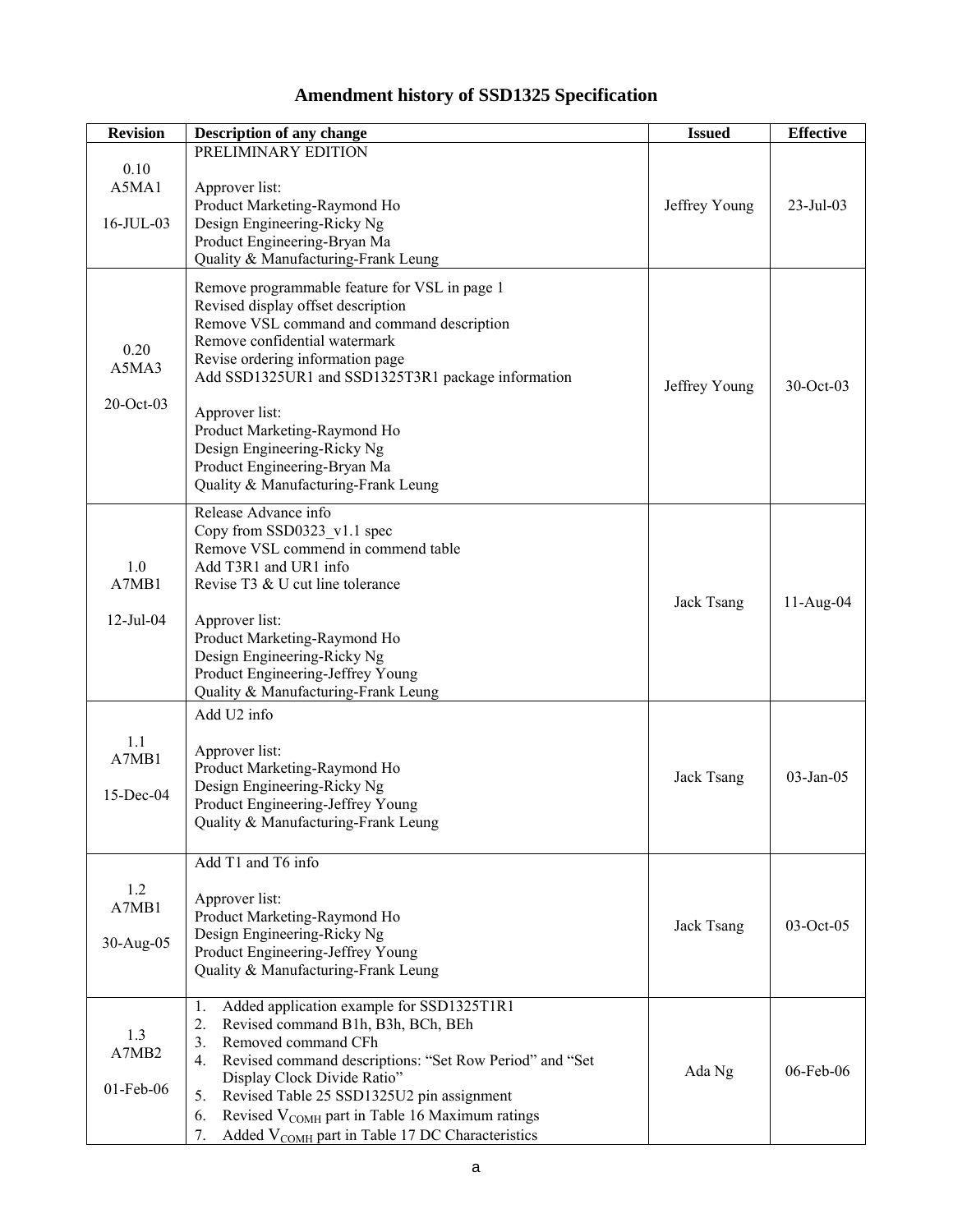| <b>Revision</b> | <b>Description of any change</b>                                                                                                                               | <b>Issued</b> | <b>Effective</b> |
|-----------------|----------------------------------------------------------------------------------------------------------------------------------------------------------------|---------------|------------------|
|                 | Corrected the $SCLK(D0)$ waveform in Figure 11 Serial Interface<br>8.                                                                                          |               |                  |
|                 | Characteristic:                                                                                                                                                |               |                  |
|                 | Original:                                                                                                                                                      |               |                  |
|                 | <b>SCUKIDA</b>                                                                                                                                                 |               |                  |
|                 | Now:                                                                                                                                                           |               |                  |
|                 | SCLK(Da)                                                                                                                                                       |               |                  |
|                 |                                                                                                                                                                |               |                  |
|                 | Approver list:<br>Product Marketing-Raymond Ho                                                                                                                 |               |                  |
|                 | Design Engineering-Ricky Ng                                                                                                                                    |               |                  |
|                 | Product Engineering-Jeffrey Young                                                                                                                              |               |                  |
|                 | Quality & Manufacturing-Frank Leung                                                                                                                            |               |                  |
|                 | Add Graphic Acceleration Commands:<br>1.                                                                                                                       |               |                  |
|                 | 23h Graphic Command Options                                                                                                                                    |               |                  |
|                 | 24h Graphic Command: Draw Rectangle                                                                                                                            |               |                  |
|                 | 25h Graphic Command: Copy Rectangle                                                                                                                            |               |                  |
|                 | 26h Graphic Command : Horizontal Scroll                                                                                                                        |               |                  |
|                 | 2Eh Graphic Command : stop moving                                                                                                                              |               |                  |
|                 | 2Fh Graphic Command : start moving<br>2.                                                                                                                       |               |                  |
|                 | Revise AEh, AFh, B8h in command table<br>3.<br>Correct pin 31 of SSD1325T1R1 from VSL to NC                                                                    |               |                  |
|                 | 4.<br>Remove VSL pin in SSD1325T1R1 application diag                                                                                                           |               |                  |
|                 | 5.<br>Revise SSD1325 die drawing and pad coordinate                                                                                                            |               |                  |
|                 | Replace POR by Reset<br>6.                                                                                                                                     |               |                  |
|                 | 7.<br>Revise Maximum rating                                                                                                                                    |               |                  |
|                 | 8.<br>Add a note on capacitor value on application example                                                                                                     |               |                  |
|                 | Add a note about Fosc under Table 18<br>9.                                                                                                                     |               |                  |
| 1.4             | 10. Add a note in B1 command ( $0$ DCLK is invalid in Phase $1&(2)$ )                                                                                          |               |                  |
| A7MB2           | 11. Revise D/C#, CL pin description                                                                                                                            |               |                  |
|                 | 12. Revise MCU interface                                                                                                                                       | Ada Ng        | 04-Sep-06        |
| 22-Aug-06       | 13. Revise Dev value (Overall pin to pin) in Table 23 - DC Characteristics                                                                                     |               |                  |
|                 | (Changes for removing external V <sub>COMH</sub> )                                                                                                             |               |                  |
|                 | 14. Revise Block Diagram ( $V_{COMH}$ is pointing out)                                                                                                         |               |                  |
|                 | 15. Revise $V_{COMH}$ pin description                                                                                                                          |               |                  |
|                 | 16. Update command ADh (No external $V_{COMH}$ option)<br>17. Update command BEh Set V <sub>COMH</sub> voltage (removed set V <sub>COMH</sub> to $1*V_{ref}$ ) |               |                  |
|                 | 18. No $V_{COMH}$ info in table 16 Maximum ratings                                                                                                             |               |                  |
|                 | 19. No $V_{COMH}$ info in Table 17 DC Characteristics                                                                                                          |               |                  |
|                 | 20. Remove the "pointing-inside arrow" of $V_{COMH}$ pin in Application                                                                                        |               |                  |
|                 | Example.                                                                                                                                                       |               |                  |
|                 | 21. Remove VIH and VII, test condition in Table 17- DC Characteristic                                                                                          |               |                  |
|                 | Approver list:                                                                                                                                                 |               |                  |
|                 | Product Marketing-Raymond Ho                                                                                                                                   |               |                  |
|                 | Design Engineering-Ricky Ng                                                                                                                                    |               |                  |
|                 | Product Engineering-Jeffrey Young                                                                                                                              |               |                  |
|                 | Quality & Manufacturing-Daniel Ho                                                                                                                              |               |                  |
|                 | 1) Add power on OFF sequence (reference: SSD1303 rev2.4)                                                                                                       |               |                  |
|                 | 2) Add RESET timing in Table 24 AC Characteristics (reference:                                                                                                 |               |                  |
| 1.5             | SSD1303 rev2.4)                                                                                                                                                |               |                  |
| A7MB2           |                                                                                                                                                                |               |                  |
|                 | Approver list:                                                                                                                                                 | Ada Ng        | $05$ -Oct-06     |
| $27-Sep-06$     | Product Marketing-Jack Tsang                                                                                                                                   |               |                  |
|                 | Design Engineering-Ricky Ng                                                                                                                                    |               |                  |
|                 | Product Engineering-Jeffrey Young                                                                                                                              |               |                  |
|                 | Quality & Manufacturing-Daniel Ho                                                                                                                              |               |                  |
|                 | 1) Revise hex code of AEh in command table                                                                                                                     |               |                  |
| 1.6             | 2) Revise Figure $1 -$ Segment current vs Contrast setting                                                                                                     |               |                  |
| A7MB2           | 3) Revise command description of Set Contrast Control Register                                                                                                 |               |                  |
|                 |                                                                                                                                                                | Ada Ng        | $24-Oct-06$      |
| 18-Oct-06       | Approver list:                                                                                                                                                 |               |                  |
|                 | Product Marketing-Jack Tsang                                                                                                                                   |               |                  |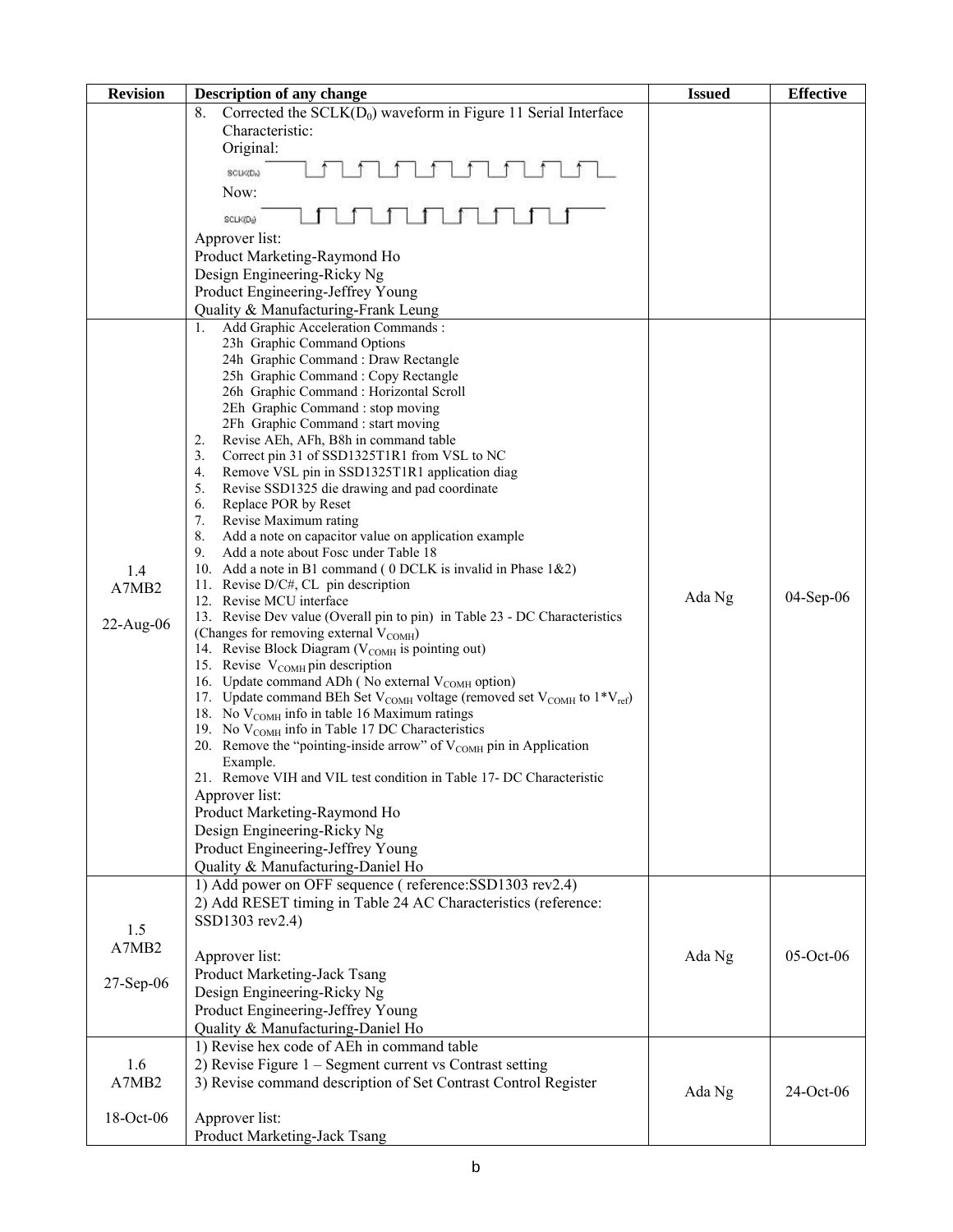| <b>Revision</b> | <b>Description of any change</b>                                                                              | <b>Issued</b> | <b>Effective</b> |
|-----------------|---------------------------------------------------------------------------------------------------------------|---------------|------------------|
|                 | Design Engineering-Ricky Ng                                                                                   |               |                  |
|                 | Product Engineering-Jeffrey Young                                                                             |               |                  |
|                 | Quality & Manufacturing-Daniel Ho                                                                             |               |                  |
|                 | 1) Add commands B0h and B4h (source: SSD0323 rev1.6)                                                          |               |                  |
|                 | 2) The title of "Set DC-DC Converter" description is changed to "Set                                          |               |                  |
|                 | Master Configuration" on page 32                                                                              |               |                  |
| 1.7             | 3) Add note in ADh Set Master Configuration command table                                                     |               |                  |
| A7MB2           | Approver list:                                                                                                | Ada Ng        | 03-Jul-07        |
|                 | Product Marketing-Bryan Ma                                                                                    |               |                  |
| 26-Jul-07       | Design Engineering-Ricky Ng                                                                                   |               |                  |
|                 | Product Engineering-Johnkid Lo                                                                                |               |                  |
|                 | Quality & Manufacturing-Daniel Ho                                                                             |               |                  |
|                 | Test/TPE Engineering - Stephen Leung                                                                          |               |                  |
|                 | Revise pin description of VSL and VSLCAP pin<br>1.                                                            |               |                  |
|                 | Move SSD1325UR1, SSD1325T3R1, SSD1325U2 and<br>2.                                                             |               |                  |
|                 | SSD1325T1R1 dwg to appendix                                                                                   |               |                  |
|                 | Revise application example from SSD1325T1R1 to<br>3.<br>SSD1325T6R1                                           |               |                  |
|                 | Add light sensitivity command under Table 22- Maximum Ratings<br>4.                                           |               |                  |
| 1.8             | Add commands BFh in command table, VSL pin description $\&$<br>5.                                             |               |                  |
| A7MB2           | application example                                                                                           | Ada Ng        | 08-Aug-07        |
|                 |                                                                                                               |               |                  |
| 06-Aug-07       | Approver list:                                                                                                |               |                  |
|                 | Product Marketing-Bryan Ma                                                                                    |               |                  |
|                 | Design Engineering-Ricky Ng                                                                                   |               |                  |
|                 | Product Engineering-Johnkid Lo                                                                                |               |                  |
|                 | Quality & Manufacturing-Daniel Ho                                                                             |               |                  |
|                 | Test/TPE Engineering - Stephen Leung<br>1. Add a Remark column in the Ordering Information table              |               |                  |
|                 | 2. Remove the internal DC-DC block from the SSD1325 Block                                                     |               |                  |
|                 | Diagram                                                                                                       |               |                  |
|                 | 3. Amend the die size                                                                                         |               |                  |
|                 | 4. Update the Pin Description table, add pin descriptions for FR and                                          |               |                  |
|                 | DOF#                                                                                                          |               |                  |
|                 | 5. Remove the internal DC-DC voltage converter and its                                                        |               |                  |
|                 | corresponding information from Advance Info to Appendix                                                       |               |                  |
|                 | 6. Add details on section 8.2 (Segment drivers / Common drivers)                                              |               |                  |
|                 | 7. Add details on section 8.6 (Current Control and Voltage Control)                                           |               |                  |
|                 | 8. Revise the Command Table (ADh, )<br>9. Revise sections 10.1.6 (Set Display Start Line (A1h)) & 10.1.7 (Set |               |                  |
| 1.9             | Display Offset (A2h)) by adding examples                                                                      |               |                  |
| A7MB2           | 10. Revise section 10.1.10 (Set Master Configuration (ADh))                                                   |               |                  |
|                 | 11. Add Remark on section 15.1 SSD1325Z Die Tray Information                                                  | Ada Ng        | $16$ -Oct-07     |
| 16-Oct-07       | 12. Add SSD1325T2R1 dwg and corresponding information to                                                      |               |                  |
|                 | appendix                                                                                                      |               |                  |
|                 | 13. Add application example of SSD1325Z SPI serial interface                                                  |               |                  |
|                 | 14. Revise the adjacent pin uniformity limit to $+/-1.5\%$                                                    |               |                  |
|                 | 15. Revise the typo errors                                                                                    |               |                  |
|                 | 16. Update the datasheet format for standardization                                                           |               |                  |
|                 |                                                                                                               |               |                  |
|                 | Approver list:<br>Product Marketing-Bryan Ma                                                                  |               |                  |
|                 | Design Engineering-Ricky Ng                                                                                   |               |                  |
|                 | Product Engineering-Johnkid Lo                                                                                |               |                  |
|                 | Quality & Manufacturing-Daniel Ho                                                                             |               |                  |
|                 | Test/TPE Engineering - Stephen Leung                                                                          |               |                  |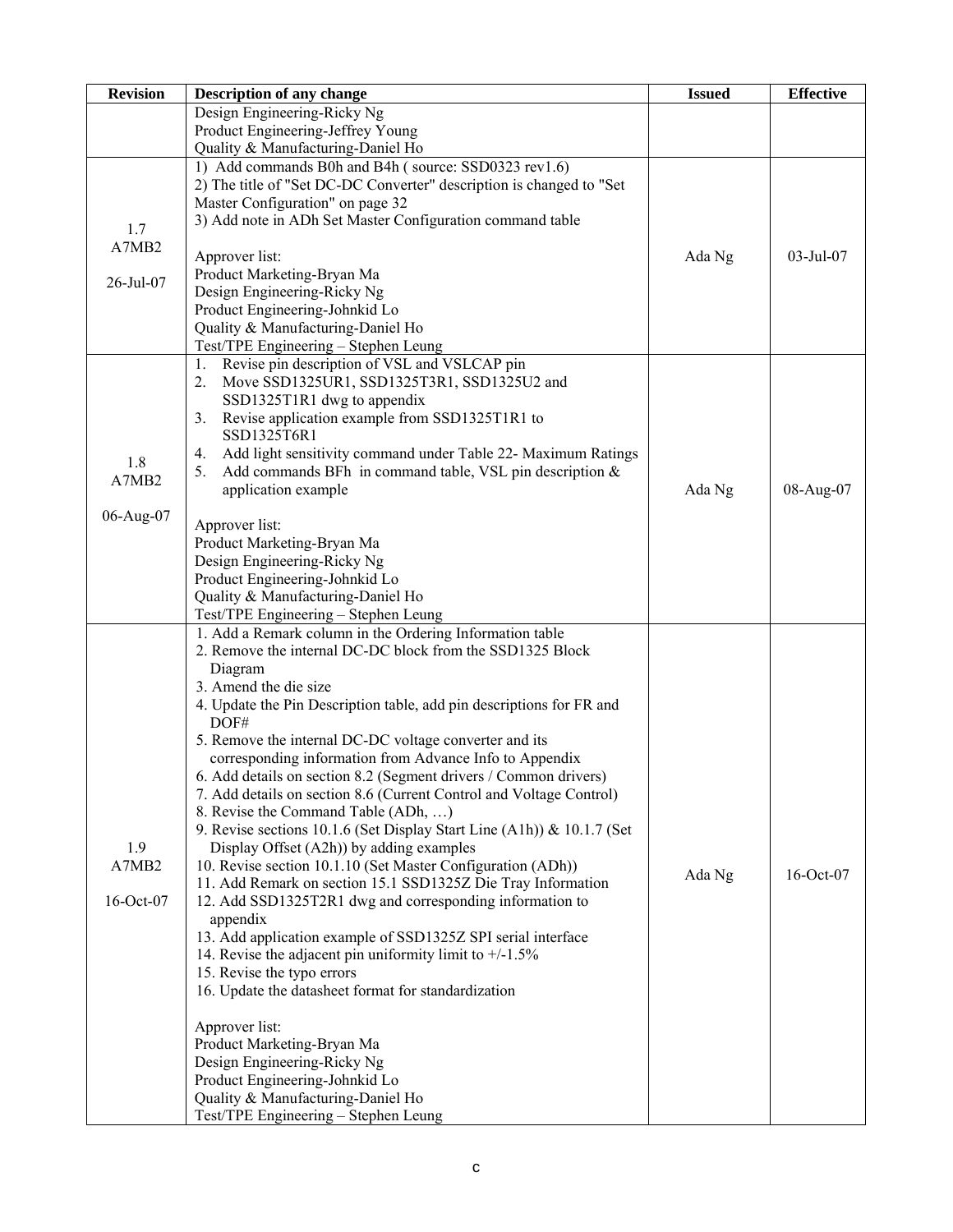| <b>Revision</b>              | <b>Description of any change</b>                                                                                                                                                                                                                                                                                                                                                                                 | <b>Issued</b> | <b>Effective</b> |
|------------------------------|------------------------------------------------------------------------------------------------------------------------------------------------------------------------------------------------------------------------------------------------------------------------------------------------------------------------------------------------------------------------------------------------------------------|---------------|------------------|
|                              | 1. Amend the die size                                                                                                                                                                                                                                                                                                                                                                                            |               |                  |
|                              | 2. Revise the die tray information                                                                                                                                                                                                                                                                                                                                                                               |               |                  |
| 2.0<br>A7MB2<br>12-Dec-07    | Approver list:<br>Product Marketing-Bryan Ma<br>Design Engineering-Ricky Ng<br>Product Engineering-Johnkid Lo<br>Quality & Manufacturing-Daniel Ho<br>Test/TPE Engineering - Stephen Leung                                                                                                                                                                                                                       | Ada Ng        | $19$ -Dec-07     |
| 2.1<br>A7MB2<br>$13$ -May-08 | 1. Revise default value in BCh & BEh command table<br>2. Remove below figures:<br>Figure 30 : $V_{COMH}$ Vs Bit Value<br>Figure 31 : $V_P$ Vs Bit Value<br>2. Add and Revise Power ON OFF sequence notes $(2-5)$<br>Approver list:<br>Product Marketing-Raymond Ho<br>Design Engineering-Ricky Ng<br>Product Engineering-Johnkid Lo<br>Quality & Manufacturing-Daniel Ho<br>Test/TPE Engineering – Stephen Leung | Ada Ng        | $15$ -May-08     |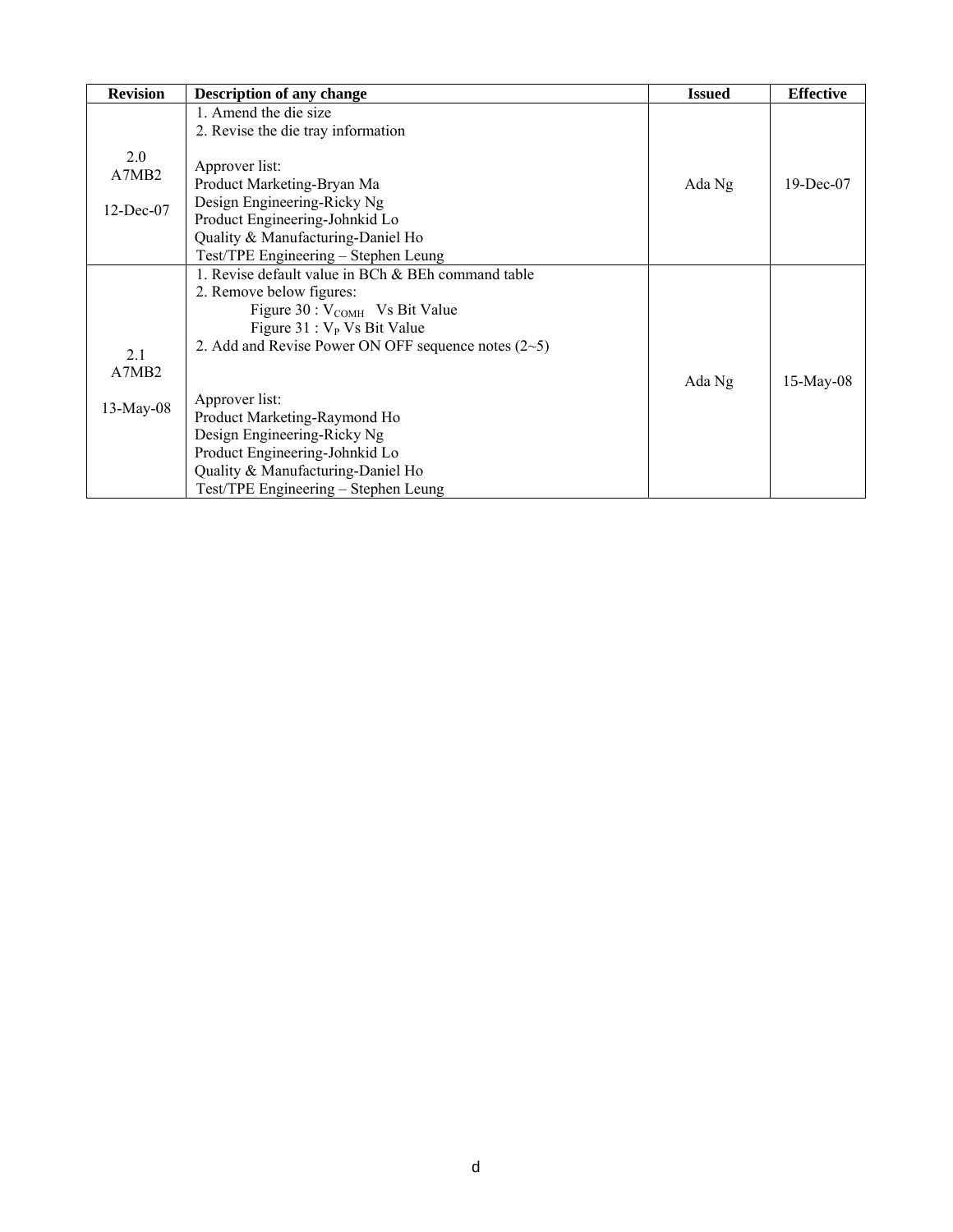# **SSD1325**

# *Advance Information*

# **128 x 80, 16 Gray Scale Dot Matrix OLED/PLED Segment/Common Driver with Controller**

This document contains information on a new product. Specifications and information herein are subject to change without notice.

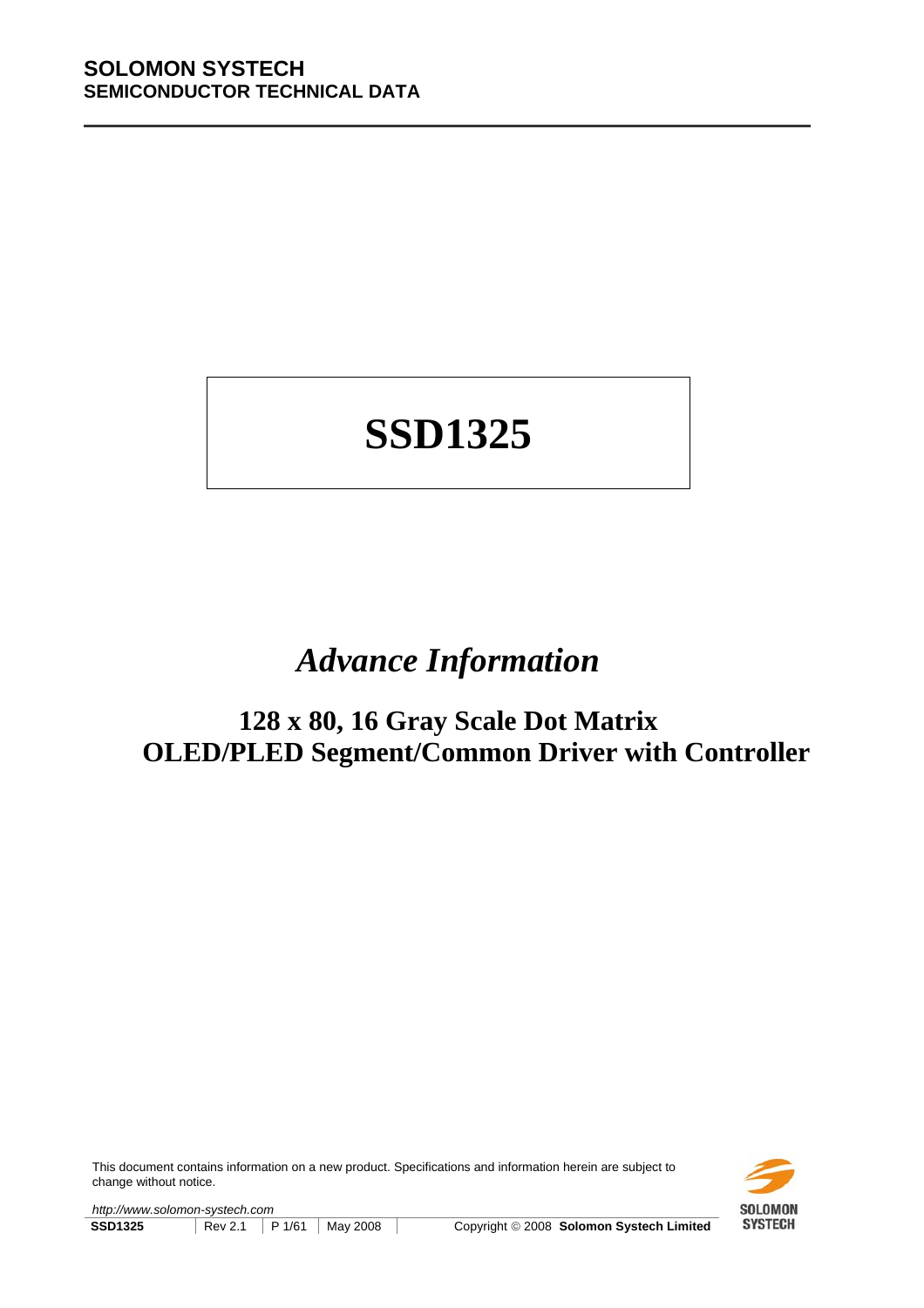# **TABLE OF CONTENTS**

| $\mathbf{1}$            |                  |  |
|-------------------------|------------------|--|
| $\boldsymbol{2}$        |                  |  |
| 3                       |                  |  |
| $\overline{\mathbf{4}}$ |                  |  |
| 5                       |                  |  |
| 6                       |                  |  |
| 7                       |                  |  |
| 8                       |                  |  |
|                         | 8.1              |  |
|                         | 8.1.1            |  |
|                         | 8.1.2            |  |
|                         | 8.1.3            |  |
|                         | 8.2              |  |
|                         | 8.3              |  |
|                         | 8.4              |  |
|                         | 8.5              |  |
|                         | 8.6              |  |
|                         | 8.7              |  |
|                         | 8.8              |  |
|                         | 8.9              |  |
| 9                       |                  |  |
|                         |                  |  |
|                         | 9.1              |  |
| 10                      |                  |  |
|                         | 10.1             |  |
|                         | 10.1.1           |  |
|                         | 10.1.2           |  |
|                         | 10.1.3           |  |
|                         | 10.1.4           |  |
|                         | 10.1.5           |  |
|                         | 10.1.6           |  |
|                         | 10.1.7           |  |
|                         | 10.1.8           |  |
|                         | 10.1.9           |  |
|                         | 10.1.10          |  |
|                         | 10.1.11          |  |
|                         | 10.1.12          |  |
|                         | 10.1.13          |  |
|                         | 10.1.14          |  |
|                         | 10.1.15          |  |
|                         | 10.1.16          |  |
|                         | 10.1.17          |  |
|                         | 10.1.18          |  |
|                         | 10.1.19          |  |
|                         | 10.2             |  |
|                         | 10.2.1           |  |
|                         | 10.2.2           |  |
|                         | 10.2.3<br>10.2.4 |  |

ı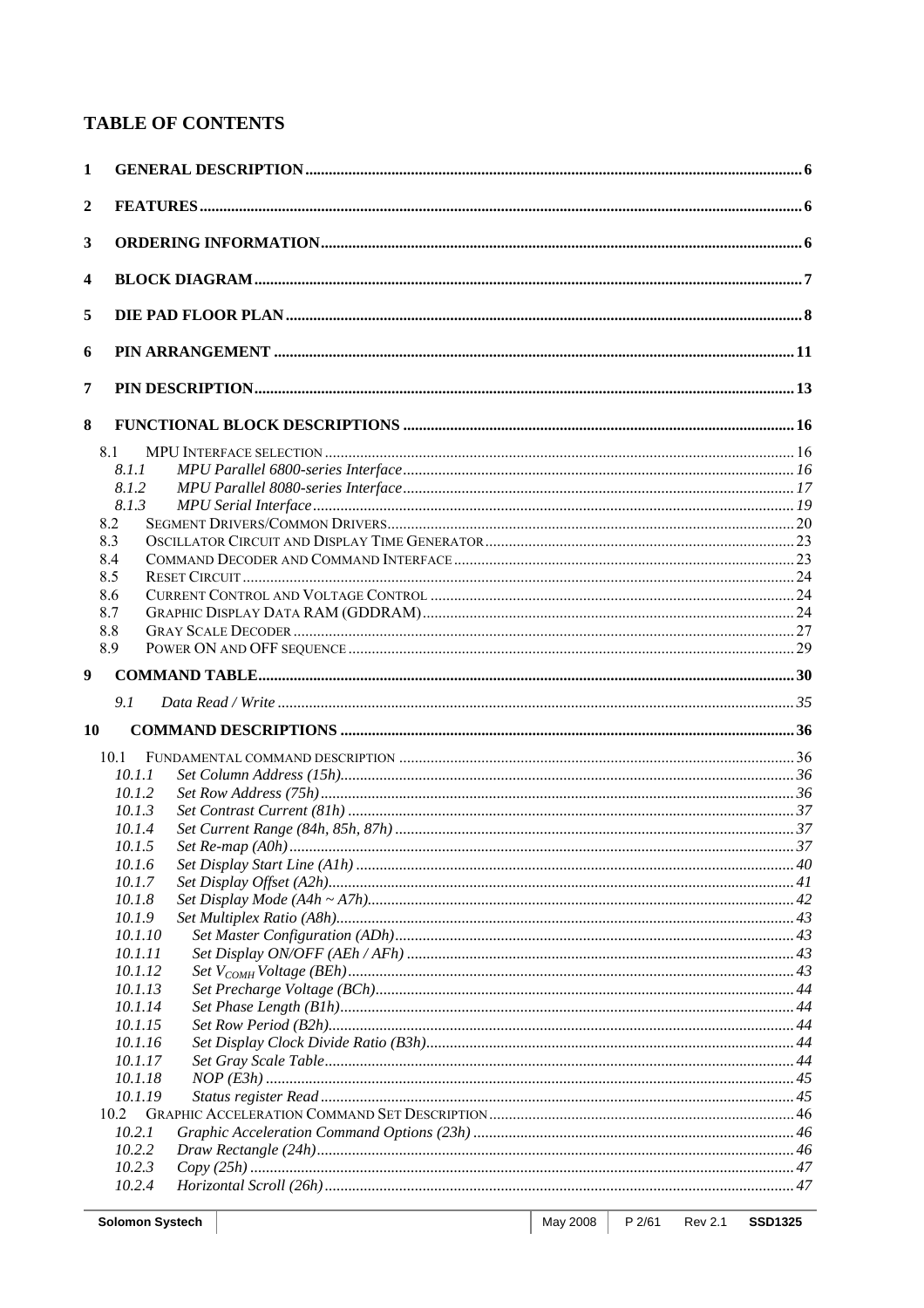| 11               |     |  |
|------------------|-----|--|
| 12               |     |  |
| 13 <sup>7</sup>  |     |  |
| 14               |     |  |
| 15 <sub>15</sub> |     |  |
|                  | 151 |  |
|                  | 152 |  |

I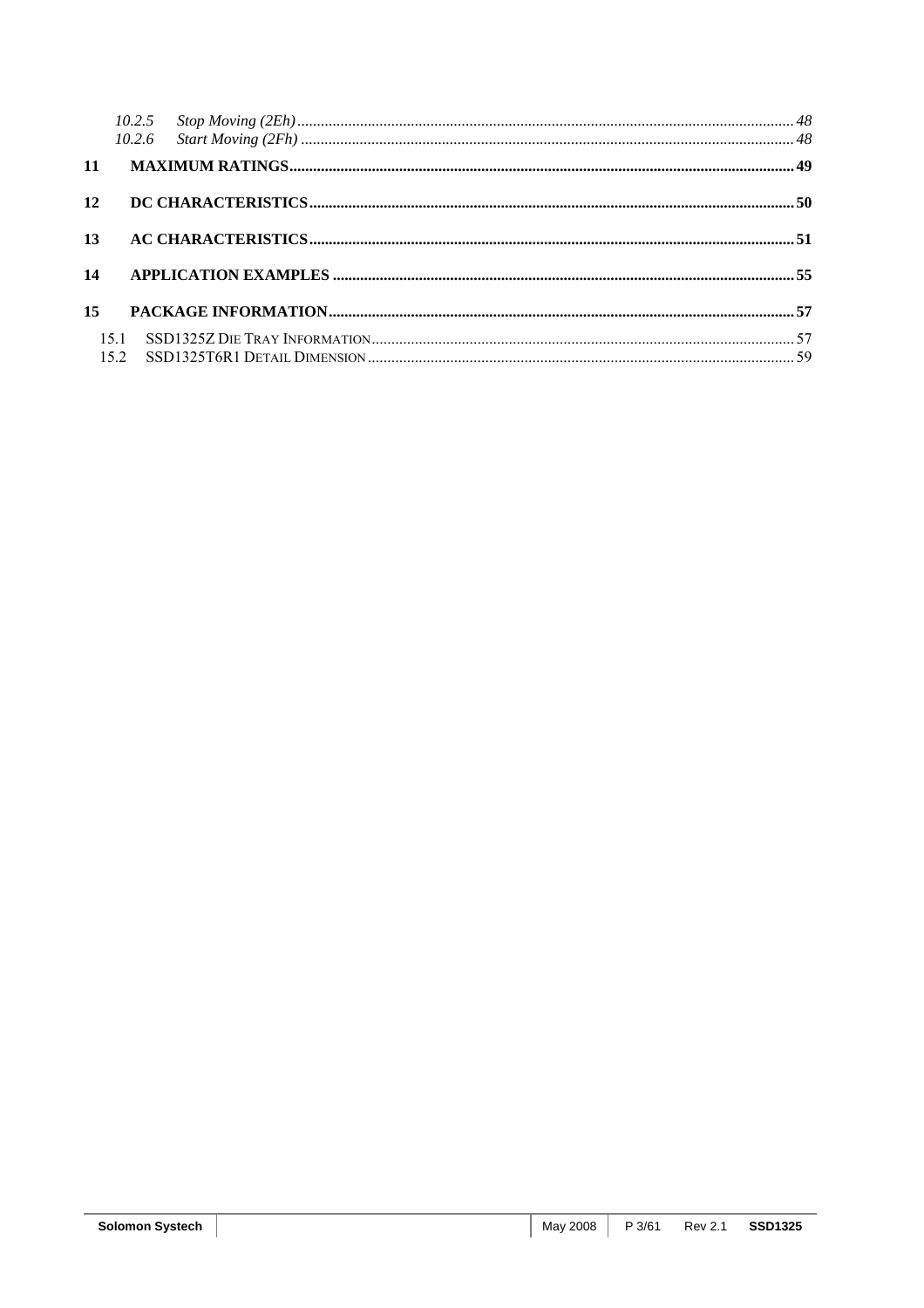# **LIST OF FIGURES**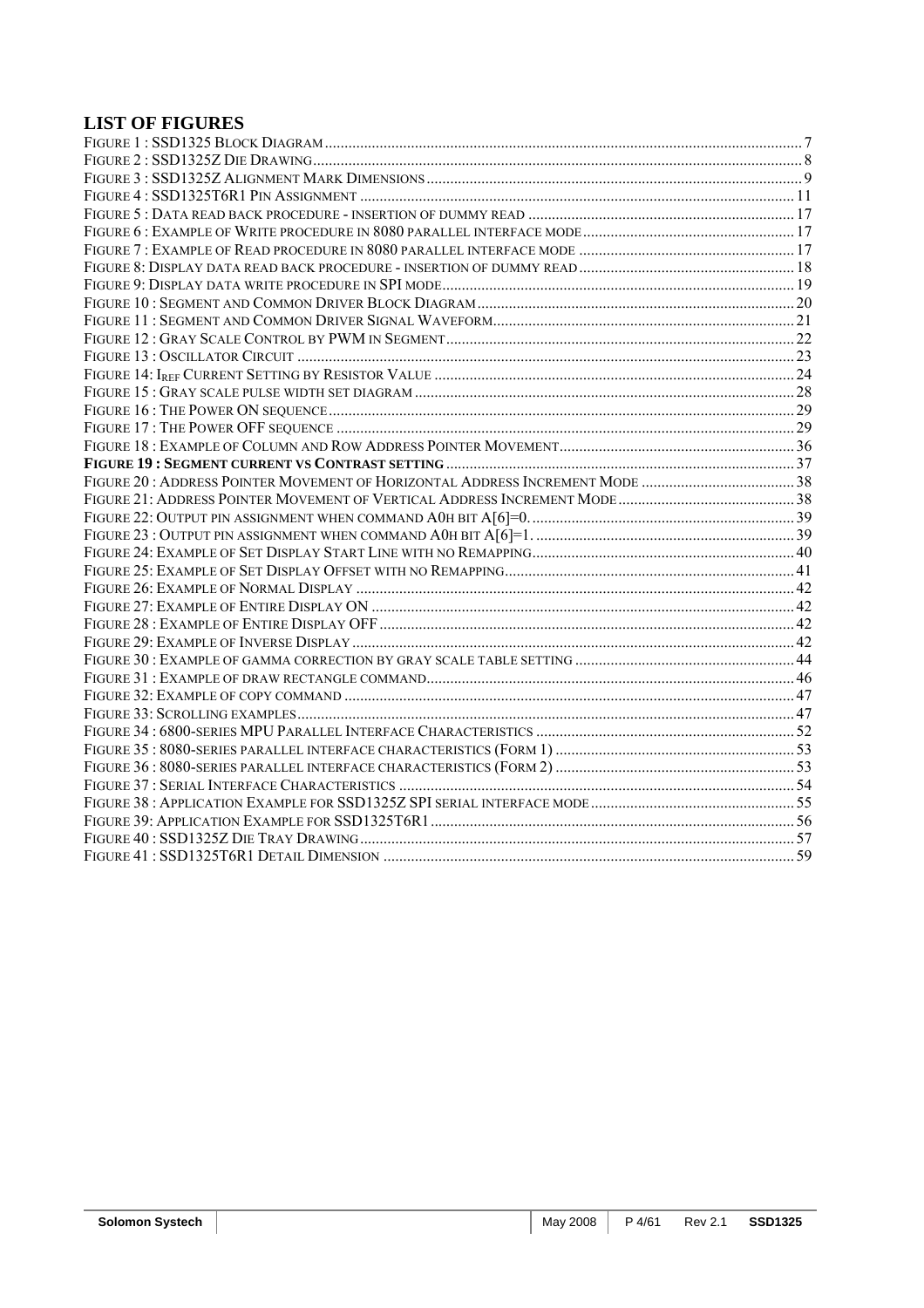# **LIST OF TABLES**

ı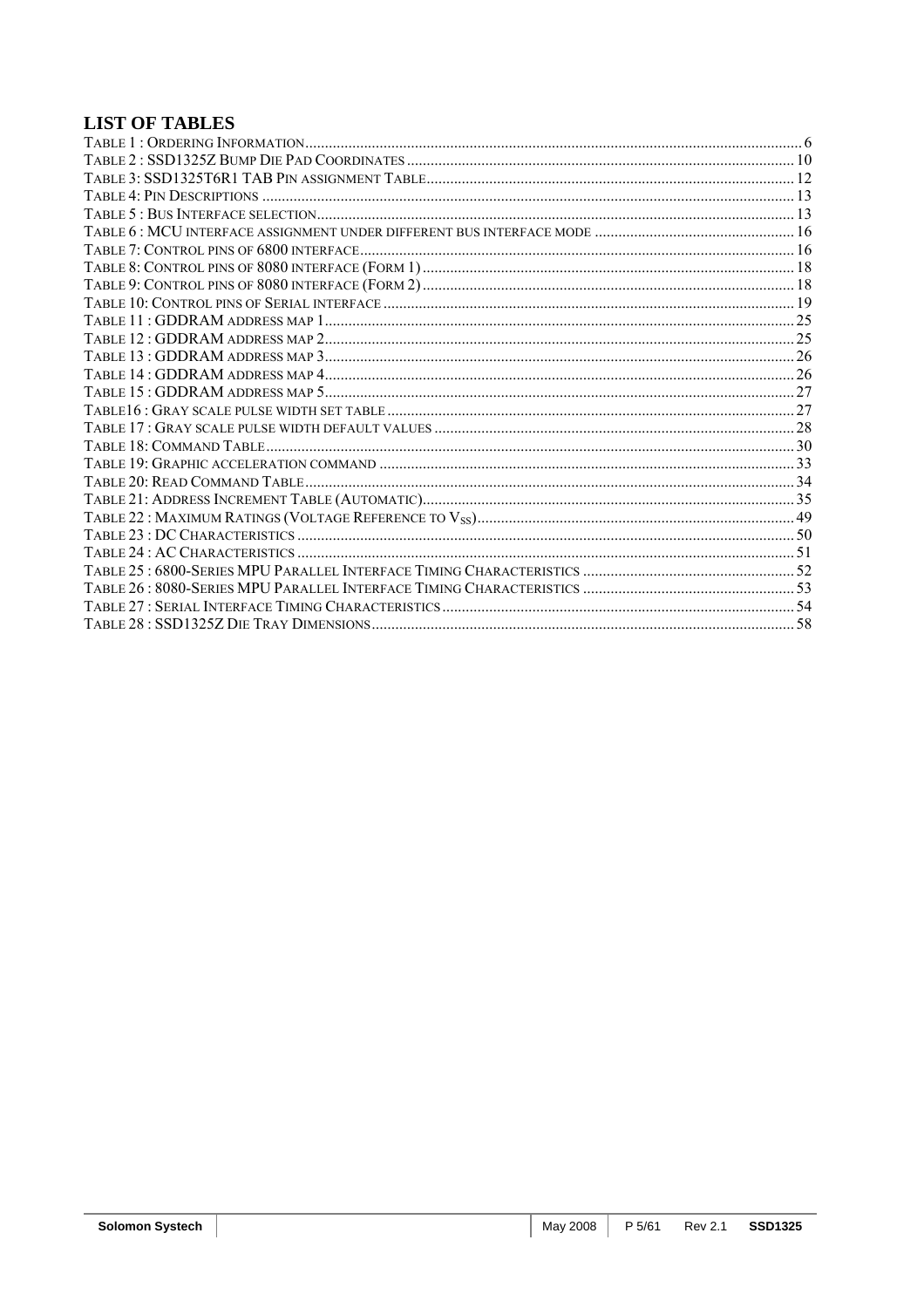# <span id="page-9-0"></span>**1 GENERAL DESCRIPTION**

SSD1325 is a single-chip CMOS OLED/PLED driver with controller for organic/polymer light emitting diode dot-matrix graphic display system. It consists of 208 high voltage/current driving output pins for driving 128 segments and 80 commons. This IC is designed for Common Cathode type OLED/PLED panel.

SSD1325 displays data directly from its internal 128x80x4 bits Graphic Display Data RAM (GDDRAM). Data/Commands are sent from general MCU through the hardware selectable 6800-/8080-series compatible Parallel Interface or Serial Peripheral Interface.

It has a 128-step contrast control and a 16 gray level control. The embedded on-chip oscillator and DC-DC voltage converter reduce the number of external components.

# **2 FEATURES**

- Support max. 128 x 80 matrix panel
- Power supply:  $V_{DD} = 2.4V 3.5V$

$$
V_{\rm CC} = 8.0 \text{V} - 16.0 \text{V}
$$

- For matrix display:
	- o OLED driving output voltage, 14V maximum
	- o Can output maximum segment source current: 300uA
	- o Common maximum sink current: 40mA
- Embedded 128 x 80 x 4 bit SRAM display memory
- 128 step contrast current control on monochrome passive OLED panel
- $\blacksquare$  16 gray scale
- **Internal Oscillator**
- Programmable Frame Rate
- 8-bit 6800-series Parallel Interface, 8080-series Parallel Interface, Serial Peripheral Interface.
- Row re-mapping and Column re-mapping
- Low power consumption  $(\leq 5.0$ uA @sleep mode)
- Wide range of operating temperature:  $-40$  to 85 °C

# **3 ORDERING INFORMATION**

**Table 1 : Ordering Information** 

| <b>Ordering Part</b><br><b>Number</b> | <b>SEG</b> | <b>COM</b> | Package<br>Form | <b>Reference</b> | <b>Remarks</b>                                                                                                                                               |
|---------------------------------------|------------|------------|-----------------|------------------|--------------------------------------------------------------------------------------------------------------------------------------------------------------|
| SSD1325Z                              | 128        | 80         | COG             | Page 8, 57       | • Min SEG pad pitch: 52.2um<br>• Min COM pad pitch: 51.8um                                                                                                   |
| SSD1325T6R1                           | 128        | 80         | <b>TAB</b>      | Page 58          | • 8-bit $80 / 68 / SPI$ interface<br>• Output lead pitch: $0.12$ mm x $0.998 = 0.11976$ mm<br>$\bullet$ 4 SPH, 35m film<br>• Full resolution $128 \times 80$ |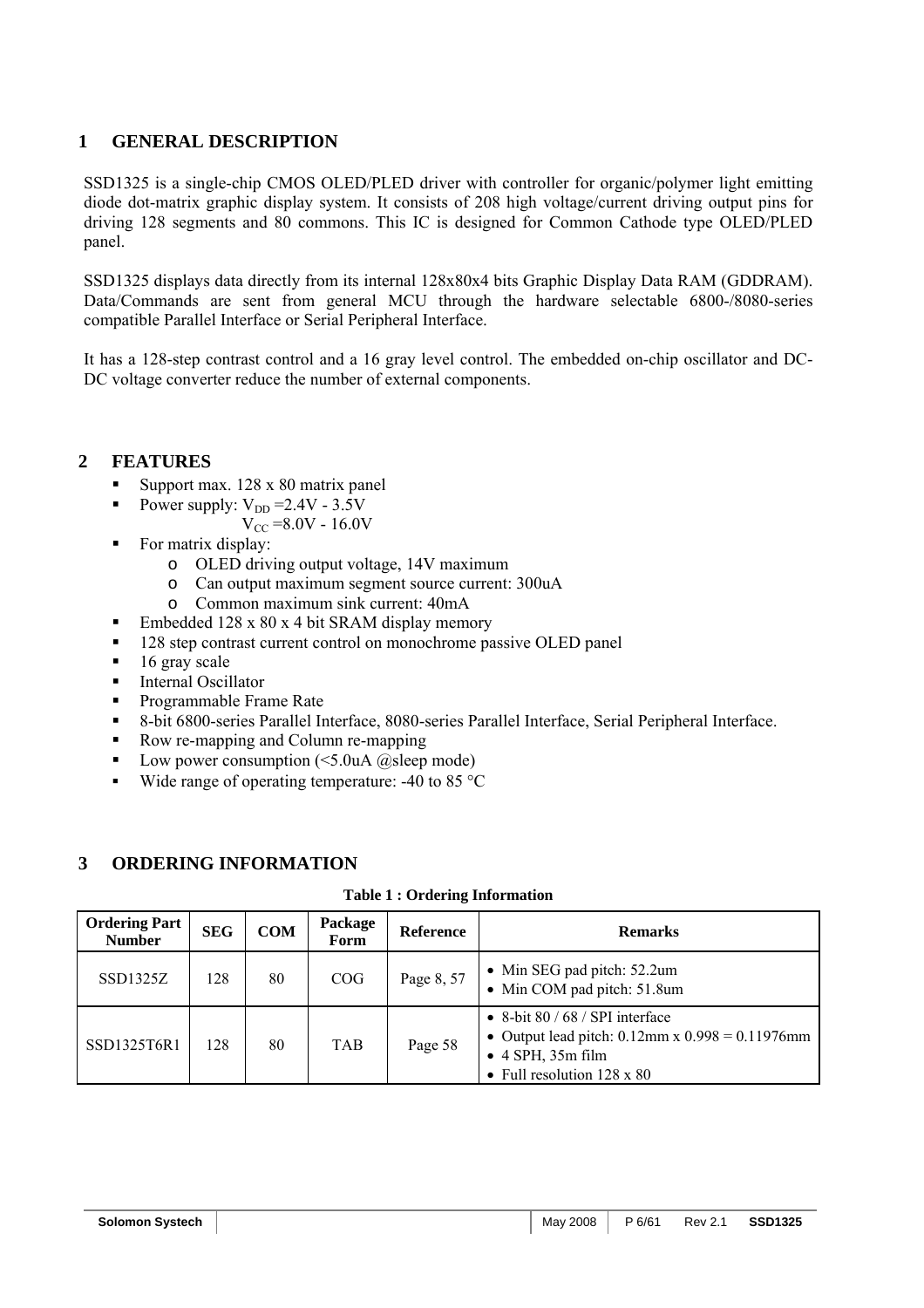# <span id="page-10-0"></span>**4 BLOCK DIAGRAM**



**Figure 1 : SSD1325 Block Diagram**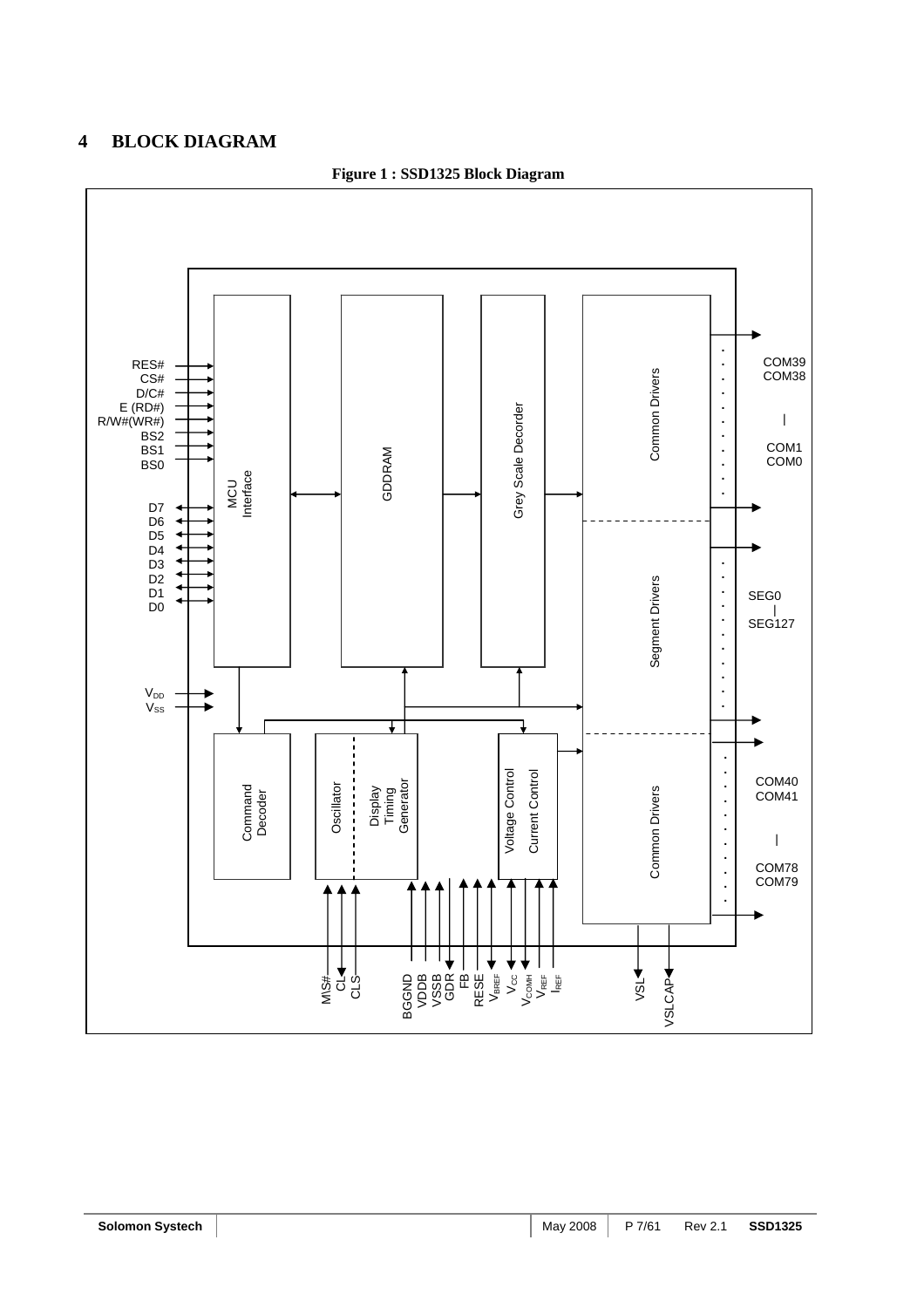## <span id="page-11-0"></span>**5 DIE PAD FLOOR PLAN**



### **Figure 2 : SSD1325Z Die Drawing**



#### **Note**

<sup>1</sup>**+** represents the centre of the alignment mark

| Alignment Mark | $X-pos(\mu m)$ | $Y-pos(\mu m)$ |
|----------------|----------------|----------------|
|                | 4934.100       | $-557.675$     |
| o Shape        | $-4934.100$    | $-557.675$     |
| $+$ shape      | 5014.100       | $-52.200$      |
| T shape        | $-5014.100$    | $-52.200$      |

| Die Size           | 10942um x 1508um |
|--------------------|------------------|
| Die Thickness      | $457 + - 25$ um  |
| I/O pad pitch      | 76.2um           |
| SEG pad pitch      | $52.2$ um        |
| COM pad pitch      | 51.8um           |
| <b>Bump Height</b> | Nominal 18um     |

| <b>Bump size</b> | $\mathbf{X}$ (um) | $Y$ (um) |
|------------------|-------------------|----------|
| Pad 1-7,123-331  | 34                | 84       |
| Pad 8-122        |                   | 84       |

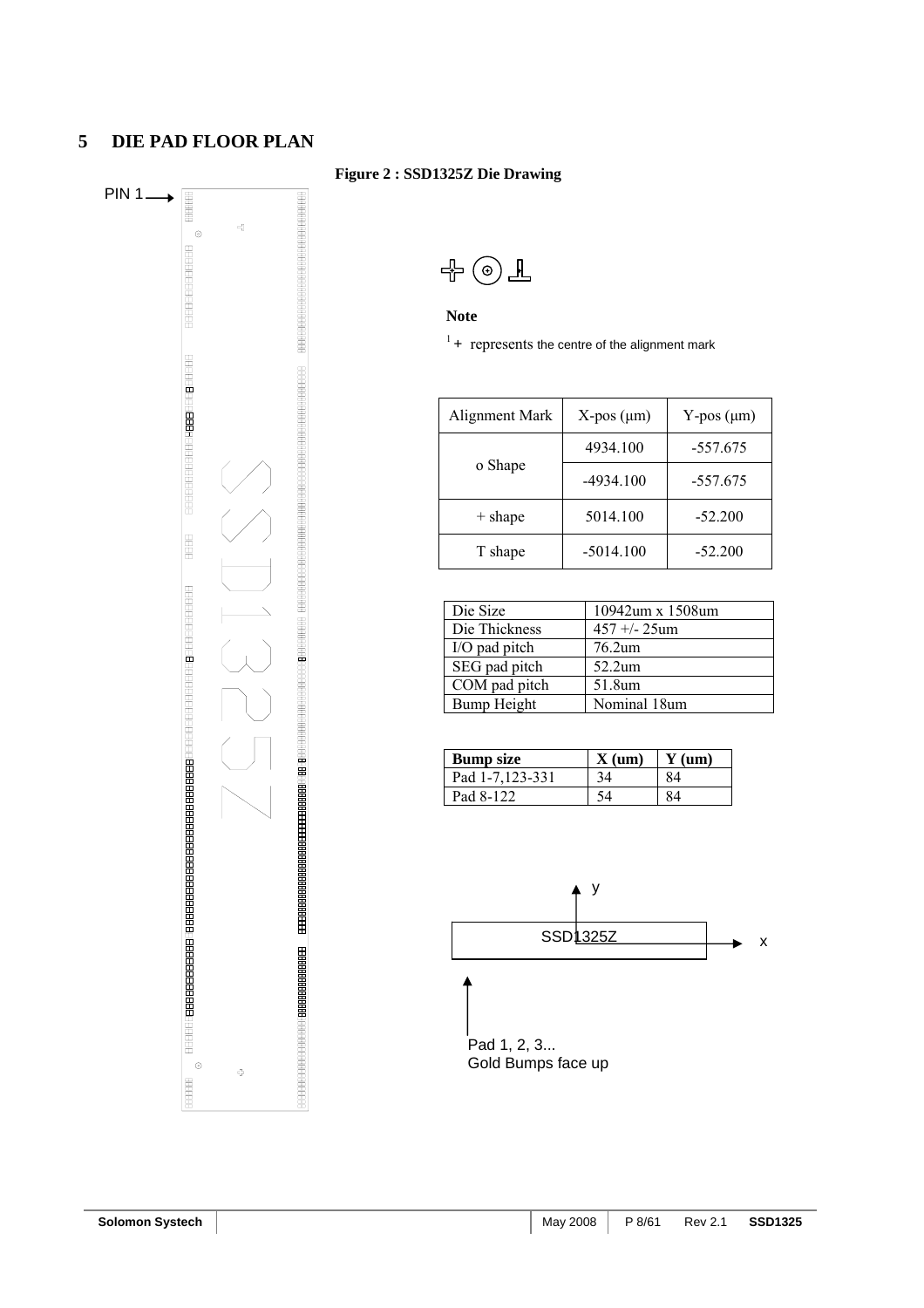<span id="page-12-0"></span>

**Figure 3 : SSD1325Z Alignment Mark Dimensions**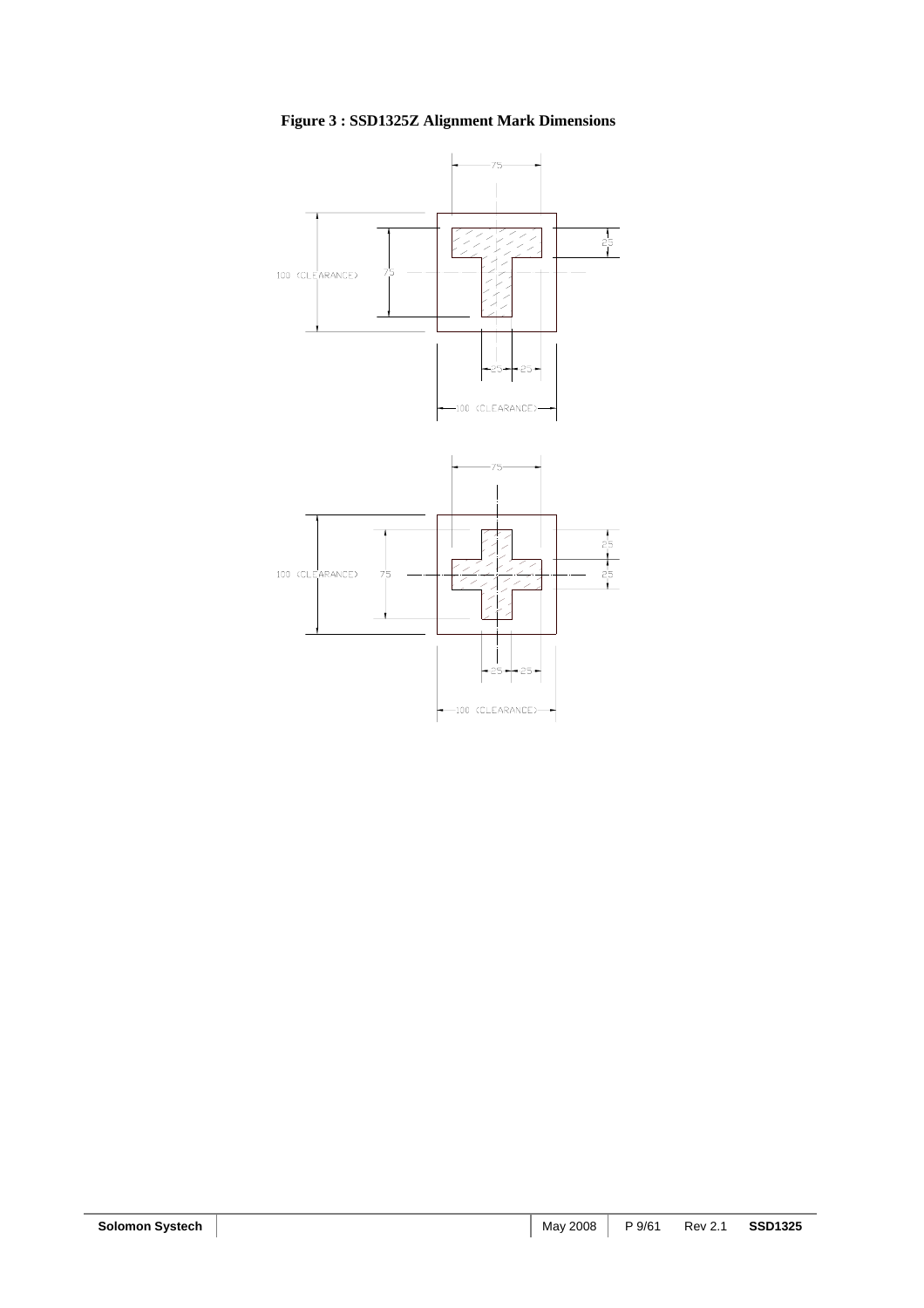### **Table 2 : SSD1325Z Bump Die Pad Coordinates**

<span id="page-13-0"></span>

| Pad#       | Signal                   | $X-pos$                                          | Y-pos                | Pad#       | Signal                                 | X-pos                | Y-pos                  | Pad#       |                   | Signal X-pos                         | Y-pos              | Pad#       | Signal                         | X-pos                  | $Y-pos$            |
|------------|--------------------------|--------------------------------------------------|----------------------|------------|----------------------------------------|----------------------|------------------------|------------|-------------------|--------------------------------------|--------------------|------------|--------------------------------|------------------------|--------------------|
| 1          | <b>DUMMY</b>             | -5414.000                                        | -672.075             | 91         | VDD                                    | 2395.725             | -672.075               | 181        | SEG14             | 2610.000                             | 672.075            | 271        | <b>SEG104</b>                  | -2140.200              | 672.075            |
| 2          | <b>DUMMY</b>             | -5361.800                                        | -672.075             | 92         | <b>ICAS</b>                            | 2471.925             | -672.075               | 182        |                   | SEG15 2557.800                       | 672.075            | 272        | <b>SEG105</b>                  | -2192.400              | 672.075            |
| 3          | COM75                    | -5309.600                                        | -672.075             | 93         | <b>TREF</b>                            | 2548.125             | $-672.075$             | 183        |                   | SEG16   2505.600                     | 672.075            | 273        | <b>SEG106</b>                  | -2244.600              | 672.075            |
| 4          | COM76                    | $-5257.800$                                      | $-672.075$           | 94         | VCOMH                                  | 2624.325             | -672.075               | 184        |                   | SEG17   2453.400                     | 672.075            | 274        | <b>SEG107</b>                  | -2296.800              | 672.075            |
| 5          | COM77                    | -5206.000                                        | -672.075             | 95         | VCOMH                                  | 2700.525             | -672.075               | 185        |                   | SEG18 2401.200                       | 672.075            | 275        | <b>SEG108</b>                  | -2349.000              | 672.075            |
| 6          | COM78                    | -5154.200                                        | -672.075             | 96         | VREF                                   | 2776.725             | -672.075               | 186        |                   | SEG19 2349.000                       | 672.075            | 276        | <b>SEG109</b>                  | -2401.200              | 672.075            |
| $\epsilon$ | COM79                    | -5102.400                                        | -672.075             | 97         | <b>ACC</b>                             | 2852.925             | -672.075               | 187        |                   | SEG20 2296.800                       | 672.075            | 277        | <b>SEG110</b>                  | -2453.400              | 672.075            |
| 8          | <b>DUMMY</b>             | -4767.075                                        | -672.075             | 98         | VCC                                    | 2929.125             | -672.075               | 188        |                   | SEG21 2244.600                       | 672.075            | 278        | <b>SEG111</b>                  | -2505.600              | 672.075            |
| 9          | <b>DUMMY</b>             | -4690.875                                        | -672.075             | 99         | VDD                                    | 3005.325             | $-672.075$             | 189        |                   | SEG22 2192.400                       | 672.075            | 279        | <b>SEG112</b>                  | -2557.800              | 672.075            |
| 10         | <b>DUMMY</b>             | -4614.675                                        | -672.075             | 100        | VSL                                    | 3081.525             | -672.075               | 190        |                   | SEG23   2140.200                     | 672.075            | 280        | <b>SEG113</b>                  | -2610.000              | 672.075            |
| 11         | <b>DUMMY</b>             | -4538.475 -672.075                               |                      | 101        | VSS                                    | 3157.725             | -672.075               | 191        |                   | SEG24 2088.000                       | 672.075            | 281        | <b>SEG114</b>                  | -2662.200              | 672.075            |
| 12         | <b>DUMMY</b>             | $-4462.275$                                      | -672.075             | 102        | VCL                                    | 3233.925             | -672.075               | 192        |                   | SEG25 2035.800                       | 672.075            | 282        | <b>SEG115</b>                  | -2714.400              | 672.075            |
| 13         | <b>DUMMY</b>             | -4386.075                                        | -672.075             | 103        | VCL                                    | 3310.125             | -672.075               | 193        | SEG <sub>26</sub> | 1983.600                             | 672.075            | 283        | <b>SEG116</b>                  | -2766.600              | 672.075            |
| 14         | <b>DUMMY</b>             | -4309.875                                        | -672.075             | 104        | VCL                                    | 3386.325             | -672.075               | 194        | SEG27             | 1931.400                             | 672.075            | 284        | <b>SEG117</b>                  | -2818.800              | 672.075            |
| 15         | <b>DUMMY</b>             | -4233.675                                        | -672.075             | 105        | <b>DUMMY</b>                           | 3462.525             | -672.075               | 195        |                   | SEG28 1879.200                       | 672.075            | 285        | <b>SEG118</b>                  | -2871.000              | 672.075            |
| 16         | <b>DUMMY</b>             | -4157.475                                        | -672.075             | 106        | <b>DUMMY</b>                           | 3538.725             | -672.075               | 196        |                   | SEG29 1827.000                       | 672.075            | 286        | <b>SEG119</b>                  | -2923.200              | 672.075            |
| 17         | <b>DUMMY</b>             | -4081.275                                        | -672.075             | 107        | <b>DUMMY</b>                           | 3614.925             | -672.075               | 197        |                   | SEG30 1774.800                       | 672.075            | 287        | <b>SEG120</b>                  | -2975.400              | 672.075            |
| 18         | <b>DUMMY</b>             | -4005.075                                        | $-672.075$           | 108        | <b>DUMMY</b>                           | 3691.125             | $-672.075$             | 198        |                   | SEG31 1722.600                       | 672.075            | 288        | <b>SEG121</b>                  | -3027.600              | 672.075            |
| 19         | <b>DUMMY</b>             | -3928.875                                        | -672.075             | 109        | <b>DUMMY</b><br><b>DUMMY</b>           | 3767.325<br>3843.525 | -672.075               | 199        | SEG32             | 1670.400                             | 672.075            | 289        | <b>SEG122</b>                  | -3079.800              | 672.075            |
| 20         | <b>DUMMY</b>             | -3852.675                                        | -672.075             | 110        |                                        |                      | -672.075               | 200        | SEG33             | 1618.200<br>SEG34 1566.000           | 672.075            | 290        | <b>SEG123</b>                  | -3132.000              | 672.075            |
| 21<br>22   | VCL                      | $-3471.675$ $-672.075$<br>$-3395.475$ $-672.075$ |                      | 111<br>112 | <b>DUMMY</b><br><b>DUMMY</b>           | 3919.725             | $-672.075$             | 201<br>202 |                   |                                      | 672.075            | 291<br>292 | <b>SEG124</b>                  | -3184.200              | 672.075            |
| 23         | <b>ACL</b><br><b>ACL</b> | -3319.275   -672.075                             |                      | 113        | <b>DUMMY</b>                           | 3995.925<br>4072.125 | $-672.075$<br>-672.075 | 203        |                   | SEG35   1513.800<br>SEG36   1461.600 | 672.075<br>672.075 | 293        | <b>SEG125</b><br><b>SEG126</b> | -3236.400<br>-3288.600 | 672.075<br>672.075 |
| 24         | vss                      | -3243.075                                        | -672.075             | 114        | <b>DUMMY</b>                           | 4148.325             | -672.075               | 204        | SEG37             | 1409.400                             | 672.075            | 294        | SEG127                         | -3340.800              | 672.075            |
| 25         | VSSB                     | -3166.875                                        | -672.075             | 115        | <b>DUMMY</b>                           | 4224.525             | -672.075               | 205        |                   | SEG38   1357.200                     | 672.075            | 295        | COM40                          | -3548.400              | 672.075            |
| 26         | VSSB                     | -3090.675                                        | -672.075             | 116        | <b>DUMMY</b>                           | 4300.725             | -672.075               | 206        | SEG39             | 1305.000                             | 672.075            | 296        | COM <sub>41</sub>              | -3600.200              | 672.075            |
| 27         | VSL                      | -3014.475                                        | -672.075             | 117        | <b>DUMMY</b>                           | 4376.925             | -672.075               | 207        | SEG40             | 1252.800                             | 672.075            | 297        | COM42                          | -3652.000              | 672.075            |
| 28         | VSLCAF                   | -2938.275                                        | -672.075             | 118        | <b>DUMMY</b>                           | 4453.125             | -672.075               | 208        |                   | SEG41 1200.600                       | 672.075            | 298        | COM43                          | -3703.800              | 672.075            |
| 29         | VSLCAF                   | -2862.075                                        | -672.075             | 119        | <b>DUMMY</b>                           | 4529.325             | -672.075               | 209        |                   | SEG42   1148.400                     | 672.075            | 299        | COM44                          | -3755.600              | 672.075            |
| 30         | VDD                      | -2785.875                                        | -672.075             | 120        | <b>DUMMY</b>                           | 4605.525             | -672.075               | 210        |                   | SEG43 1096.200                       | 672.075            | 300        | COM45                          | -3807.400              | 672.075            |
| 31         | vcc                      | -2709.675                                        | -672.075             | 121        | <b>DUMMY</b>                           | 4681.725             | -672.075               | 211        | SEG44             | 1044.000                             | 672.075            | 301        | COM46                          | -3859.200              | 672.075            |
| 32         | VCC                      | -2633.475                                        | -672.075             | 122        | <b>DUMMY</b>                           | 4757.925             | -672.075               | 212        | SEG45             | 991.800                              | 672.075            | 302        | COM <sub>47</sub>              | -3911.000              | 672.075            |
| 33         | VCOMH                    | -2557.275                                        | -672.075             | 123        | COM39                                  | 5102.400             | -672.075               | 213        | SEG46             | 939.600                              | 672.075            | 303        | COM48                          | -3962.800              | 672.075            |
| 34         | <b>VCOMH</b>             | -2481.075                                        | $-672.075$           | 124        | COM38                                  | 5154.200             | $-672.075$             | 214        | SEG47             | 887.400                              | 672.075            | 304        | COM49                          | -4014.600              | 672.075            |
| 35         | TR8                      | $-2404.875$ $-672.075$                           |                      | 125        | COM37                                  | 5206.000             | -672.075               | 215        | SEG48             | 835.200                              | 672.075            | 305        | COM50                          | -4066.400              | 672.075            |
| 36         | TR7                      | -2328.675                                        | $-672.075$           | 126        | COM36                                  | 5257.800             | $-672.075$             | 216        | SEG49             | 783.000                              | 672.075            | 306        | COM51                          | -4118.200              | 672.075            |
| 37         | TR6                      | -2252.475                                        | -672.075             | 127        | COM35                                  | 5309.600             | -672.075               | 217        | SEG50             | 730.800                              | 672.075            | 307        | COM <sub>52</sub>              | -4170.000              | 672.075            |
| 38         | TR5                      | -2176.275                                        | -672.075             | 128        | <b>DUMMY</b>                           | 5361.800             | -672.075               | 218        | SEG51             | 678.600                              | 672.075            | 308        | COM <sub>53</sub>              | -4221.800              | 672.075            |
| 39         | TR4                      | -2100.075                                        | -672.075             | 129        | <b>DUMMY</b>                           | 5414.000             | -672.075               | 219        | SEG52             | 626.400                              | 672.075            | 309        | COM54                          | -4273.600              | 672.075            |
| 40         | TR3                      | -2023.875                                        | -672.075             | 130        | <b>DUMMY</b>                           | 5414.000             | 672.075                | 220        | SEG53             | 574.200                              | 672.075            | 310        | COM <sub>55</sub>              | -4325.400              | 672.075            |
| 41         | TR2                      | -1947.675                                        | -672.075             | 131        | <b>DUMMY</b>                           | 5361.800             | 672.075                | 221        | SEG54             | 522.000                              | 672.075            | 311        | COM <sub>56</sub>              | -4377.200              | 672.075            |
| 42         | TR1                      | $-1871.475$                                      | -672.075             | 132        | COM34                                  | 5309.600             | 672.075                | 222        | SEG55             | 469.800                              | 672.075            | 312        | COM <sub>57</sub>              | -4429.000              | 672.075            |
| 43         | TR0                      | -1795.275                                        | $-672.075$           | 133        | COM33                                  | 5257.800             | 672.075                | 223        | SEG56             | 417.600                              | 672.075            | 313        | COM <sub>58</sub>              | -4480.800              | 672.075            |
| 44         | VSS                      | -1719.075                                        | -672.075             | 134        | COM32                                  | 5206.000             | 672.075                | 224        | SEG57             | 365.400                              | 672.075            | 314        | COM <sub>59</sub>              | -4532.600              | 672.075            |
| 45         | VSSB                     | -1642.875                                        | -672.075             | 135        | COM31                                  | 5154.200             | 672.075                | 225        | SEG58             | 313.200                              | 672.075            | 315        | COM60                          | -4584.400              | 672.075            |
| 46         | GDR                      | $-1338.075$ $-672.075$                           |                      | 136        | COM30                                  | 5102.400             | 672.075                | 226        | SEG59             | 261.000                              | 672.075            | 316        | COM61                          | -4636.200              | 672.075            |
| 47         | <b>GDR</b>               | $-1261.875$ $-672.075$                           |                      | 137        | COM <sub>29</sub>                      | 5050.600             | 672.075                | 227        | SEG60             | 208.800                              | 672.075            | 317        | COM62                          | -4688.000              | 672.075            |
| 48         | <b>GDR</b>               | -1185.675                                        | $-672.075$           | 138        | COM <sub>28</sub>                      | 4998.800             | 672.075                | 228        | SEG61             | 156.600                              | 672.075            | 318        | COM63                          | -4739.800              | 672.075            |
| 49         | GDR                      | $-1109.475$                                      | -672.075             | 139        | COM <sub>27</sub>                      | 4947.000             | 672.075                | 229        | SEG62             | 104.400                              | 672.075            | 319        | COM64                          | -4791.600              | 672.075            |
| 50         | VDDB                     | -728.475                                         | -672.075             | 140        | COM <sub>26</sub>                      | 4895.200             | 672.075                | 230        | SEG63             | 52.200                               | 672.075            | 320        | COM65                          | -4843.400              | 672.075            |
| 51         | VDDB                     | -652.275                                         | -672.075             | 141        | COM <sub>25</sub>                      | 4843.400             | 672.075                | 231        | SEG64             | 0.000                                | 672.075            | 321        | COM66                          | -4895.200              | 672.075            |
| 52         | VDD                      | -576.075                                         | -672.075             | 142        | COM <sub>24</sub>                      | 4791.600             | 672.075                | 232        | SEG65             | -52.200                              | 672.075            | 322        | COM67                          | -4947.000              | 672.075            |
| 53         | VDD                      | -499.875                                         | -672.075             | 143        | COM <sub>23</sub>                      | 4739.800             | 672.075                | 233        | SEG66             | $-104.400$                           | 672.075            | 323        | COM68                          | -4998.800              | 672.075            |
| 54         | FB                       | -423.675                                         | -672.075             | 144        | COM <sub>22</sub>                      | 4688.000             | 672.075                | 234        | SEG67             | $-156.600$                           | 672.075            | 324        | COM69                          | -5050.600              | 672.075            |
| 55         | <b>RESE</b>              | -347.475                                         | -672.075             | 145        | COM <sub>21</sub>                      | 4636.200             | 672.075                | 235        | SEG68             | $-208.800$                           | 672.075            | 325        | COM70                          | -5102.400              | 672.075            |
| 56         | VBREF                    | -271.275                                         | -672.075             | 146        | COM <sub>20</sub>                      | 4584.400             | 672.075                | 236        | SEG69             | $-261.000$                           | 672.075            | 326        | COM71                          | -5154.200              | 672.075            |
| 57         | <b>BGGND</b>             | -195.075                                         | -672.075             | 147        | COM <sub>19</sub>                      | 4532.600             | 672.075                | 237        | SEG70             | -313.200                             | 672.075            | 327        | COM72                          | -5206.000              | 672.075            |
| 58<br>59   | vss<br>VCC               | -118.875<br>-42.675                              | -672.075<br>-672.075 | 148<br>149 | COM <sub>18</sub><br>COM <sub>17</sub> | 4480.800<br>4429.000 | 672.075<br>672.075     | 238<br>239 | SEG71<br>SEG72    | -365.400<br>-469.800                 | 672.075<br>672.075 | 328<br>329 | COM73<br>COM74                 | -5257.800<br>-5309.600 | 672.075<br>672.075 |
|            |                          |                                                  |                      |            |                                        |                      |                        |            |                   |                                      |                    |            |                                |                        |                    |
| 60<br>61   | GPIO0<br>GPIO1           | 33.525<br>109.725                                | -672.075<br>-672.075 | 150<br>151 | COM <sub>16</sub><br>COM <sub>15</sub> | 4377.200<br>4325.400 | 672.075<br>672.075     | 240<br>241 | SEG73<br>SEG74    | -522.000<br>-574.200                 | 672.075<br>672.075 | 330<br>331 | <b>DUMMY</b><br><b>DUMMY</b>   | -5361.800<br>-5414.000 | 672.075<br>672.075 |
| 62         | VDD                      | 185.925                                          | -672.075             | 152        | COM14                                  | 4273.600             | 672.075                | 242        | SEG75             | -626.400                             | 672.075            |            |                                |                        |                    |
| 63         | BS <sub>0</sub>          | 262.125                                          | $-672.075$           | 153        | COM <sub>13</sub>                      | 4221.800             | 672.075                | 243        | SEG76             | -678.600                             | 672.075            |            |                                |                        |                    |
| 64         | vss                      | 338.325                                          | -672.075             | 154        | COM <sub>12</sub>                      | 4170.000             | 672.075                | 244        | SEG77             | -730.800                             | 672.075            |            |                                |                        |                    |
| 65         | BS1                      | 414.525                                          | -672.075             | 155        | COM11                                  | 4118.200             | 672.075                | 245        | SEG78             | $-783.000$                           | 672.075            |            |                                |                        |                    |
| 66         | VDD                      | 490.725                                          | -672.075             | 156        | COM <sub>10</sub>                      | 4066.400             | 672.075                | 246        | SEG79             | -835.200                             | 672.075            |            |                                |                        |                    |
| 67         | BS2                      | 566.925                                          | -672.075             | 157        | COM <sub>3</sub>                       | 4014.600             | 672.075                | 247        | SEG80             | $-887.400$                           | 672.075            |            |                                |                        |                    |
| 68         | vss                      | 643.125                                          | -672.075             | 158        | COM <sub>8</sub>                       | 3962.800             | 672.075                | 248        |                   | SEG81 -939.600                       | 672.075            |            |                                |                        |                    |
| 69         | FR                       | 719.325                                          | -672.075             | 159        | COM7                                   | 3911.000             | 672.075                | 249        |                   | SEG82 -991.800 672.075               |                    |            |                                |                        |                    |
| 70         | CL                       | 795.525                                          | -672.075             | 160        | COM <sub>6</sub>                       | 3859.200             | 672.075                | 250        |                   | SEG83 1-1044.0001 672.075            |                    |            |                                |                        |                    |
| 71         | DOF#                     | 871.725                                          | -672.075             | 161        | COM <sub>5</sub>                       | 3807.400             | 672.075                | 251        |                   | SEG84 -1096.200 672.075              |                    |            |                                |                        |                    |
| 72         | vss                      | 947.925                                          | -672.075             | 162        | COM <sub>4</sub>                       | 3755.600             | 672.075                | 252        |                   | SEG85 -1148.400                      | 672.075            |            |                                |                        |                    |
| 73         | CS#                      | 1024.125                                         | $-672.075$           | 163        | COM3                                   | 3703.800             | 672.075                | 253        |                   | SEG86 -1200.600 672.075              |                    |            |                                |                        |                    |
| 74         | RES#                     | 1100.325                                         | -672.075             | 164        | COM <sub>2</sub>                       | 3652.000             | 672.075                | 254        |                   | SEG87 -1252.800                      | 672.075            |            |                                |                        |                    |
| 75         | D/C#                     | 1176.525                                         | -672.075             | 165        | COM1                                   | 3600.200             | 672.075                | 255        |                   | SEG88 -1305.000                      | 672.075            |            |                                |                        |                    |
| 76         | VSS                      | 1252.725                                         | -672.075             | 166        | COM <sub>0</sub>                       | 3548.400             | 672.075                | 256        |                   | SEG89 -1357.200                      | 672.075            |            |                                |                        |                    |
| 77         | ∛W#(WR                   | 1328.925                                         | -672.075             | 167        | SEG0                                   | 3340.800             | 672.075                | 257        |                   | SEG90 -1409.400                      | 672.075            |            |                                |                        |                    |
| 78         | E(RD#)                   | 1405.125                                         | -672.075             | 168        | SEG1                                   | 3288.600             | 672.075                | 258        |                   | SEG91 -1461.600                      | 672.075            |            |                                |                        |                    |
| -79        | VDD                      | 1481.325                                         | -672.075             | 169        | SEG <sub>2</sub>                       | 3236.400             | 672.075                | 259        |                   | SEG92 1-1513.800                     | 672.075            |            |                                |                        |                    |
| -80        | D0                       | 1557.525                                         | -672.075             | 170        | SEG3                                   | 3184.200             | 672.075                | 260        |                   | SEG93 -1566.000                      | 672.075            |            |                                |                        |                    |
| 81         | D1                       | 1633.725                                         | -672.075             | 171        | SEG4                                   | 3132.000             | 672.075                | 261        |                   | SEG94 -1618.200                      | 672.075            |            |                                |                        |                    |
| 82         | D2                       | 1709.925                                         | -672.075             | 172        | SEG5                                   | 3079.800             | 672.075                | 262        |                   | SEG95 -1670.400                      | 672.075            |            |                                |                        |                    |
| 83         | D3                       | 1786.125                                         | -672.075             | 173        | SEG6                                   | 3027.600             | 672.075                | 263        |                   | SEG96 -1722.600                      | 672.075            |            |                                |                        |                    |
| 84         | D4                       | 1862.325                                         | $-672.075$           | 174        | SEG7                                   | 2975.400             | 672.075                | 264        |                   | SEG97 -1774.800                      | 672.075            |            |                                |                        |                    |
| 85         | D5                       | 1938.525                                         | -672.075             | 175        | SEG8                                   | 2923.200             | 672.075                | 265        |                   | SEG98 1-1827.000 672.075             |                    |            |                                |                        |                    |
| 86         | D6                       | 2014.725                                         | -672.075             | 176        | SEG9                                   | 2871.000             | 672.075                | 266        |                   | SEG99 -1879.200                      | 672.075            |            |                                |                        |                    |
| 87<br>88   | D7<br>vss                | 2090.925<br>2167.125                             | -672.075             | 177<br>178 | SEG10<br>SEG11                         | 2818.800<br>2766.600 | 672.075                | 267<br>268 |                   | SEG100 -1931.400<br>SEG1011-1983.600 | 672.075<br>672.075 |            |                                |                        |                    |
| 89         | M/S#                     | 2243.325                                         | -672.075<br>-672.075 | 179        | SEG <sub>12</sub>                      | 2714.400             | 672.075<br>672.075     | 269        |                   | SEG102 - 2035.800                    | 672.075            |            |                                |                        |                    |
| 90         | CLS                      | 2319.525                                         | -672.075             | 180        | SEG13                                  | 2662.200             | 672.075                | 270        |                   | SEG1031-2088.000                     | 672.075            |            |                                |                        |                    |
|            |                          |                                                  |                      |            |                                        |                      |                        |            |                   |                                      |                    |            |                                |                        |                    |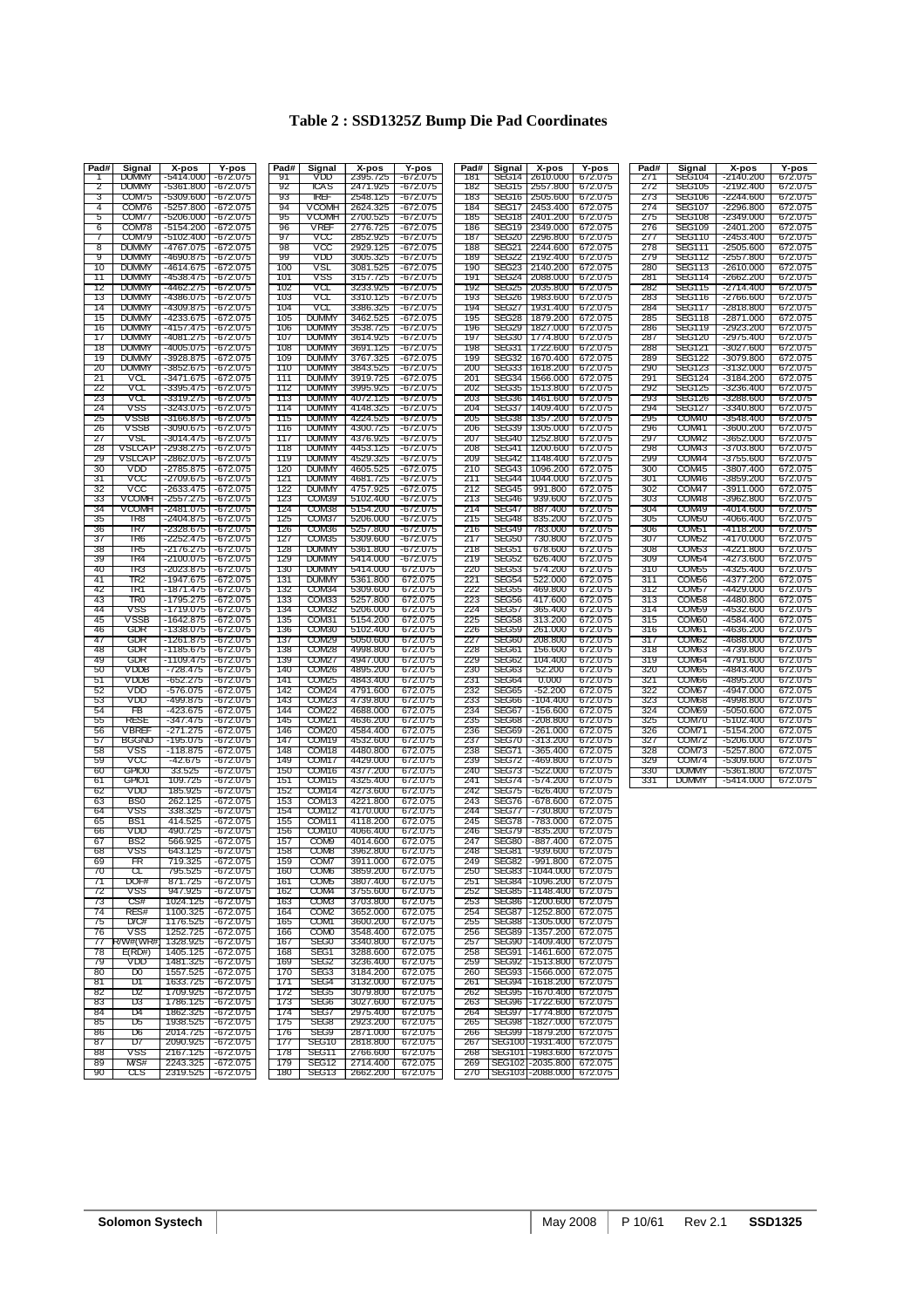### <span id="page-14-0"></span>**6 PIN ARRANGEMENT**

### **6.1 SSD1325T6R1 pin assignment**

CIN78<br>CIN76<br>CIN74 1995<br>1996<br>1997 CIM75<br>CIM77<br>CIM79 **COMS**<br>COMS<br>COMS  $\begin{array}{l} \Sigma\Sigma\Sigma\\ \Sigma\Sigma\Sigma\\ \Box\Box\Box\cup\cup\cup\cup\cup\cup\\ \Xi\Sigma\Sigma\Sigma\end{array}$ 2513<br>2513<br>2513 2487<br>2487<br>258 RRRRRRRRR<br>MARRANAN  $\begin{array}{c} 0.000 \\ 4.000 \end{array}$  $\stackrel{\small\cup}{\scriptstyle\sim}$ 

**Figure 4 : SSD1325T6R1 Pin Assignment**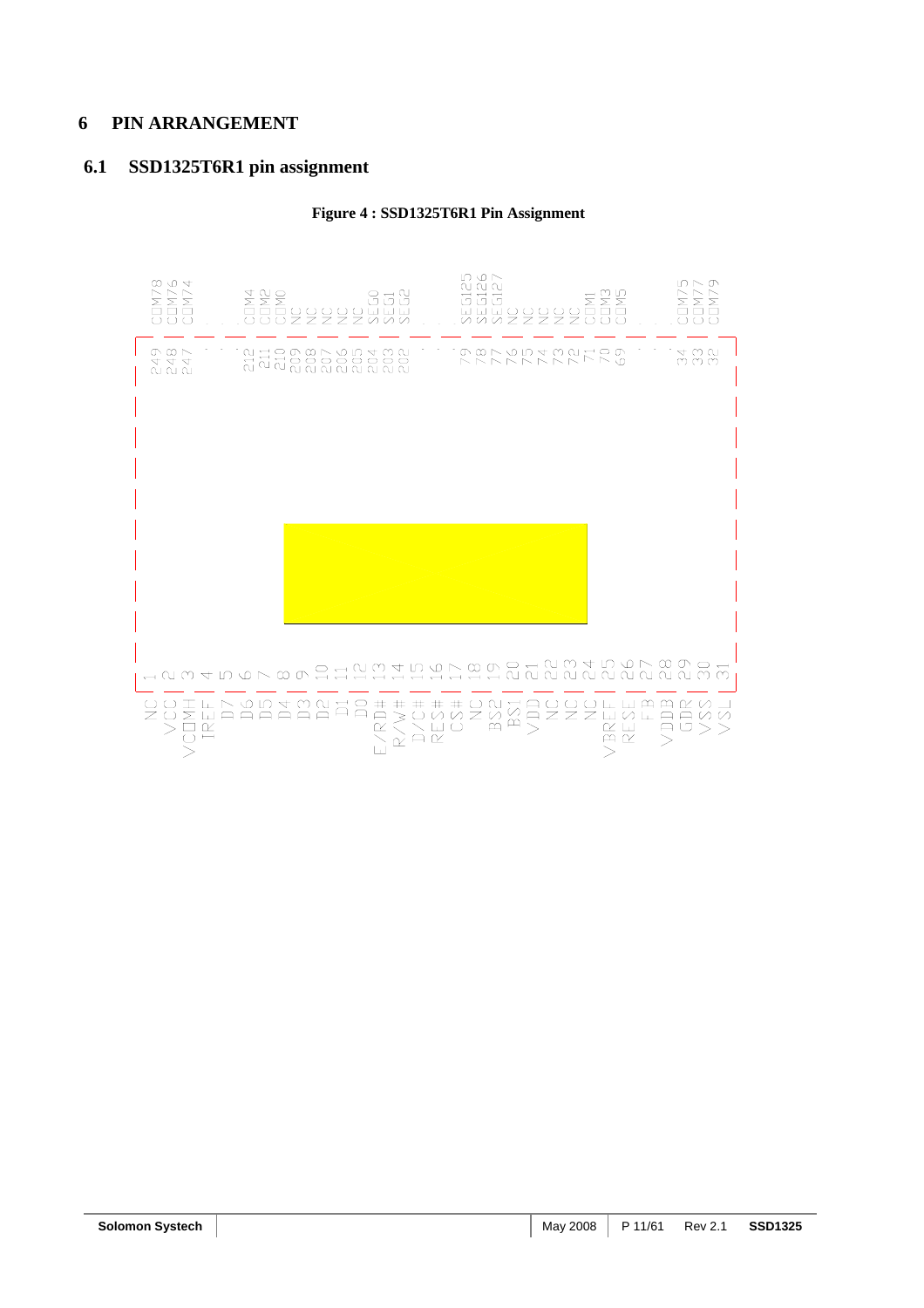<span id="page-15-0"></span>

| PIN NO.  | PIN NAME                               | PIN NO.    | PIN NAME                       | PIN NO.    | PIN NAME                     | PIN NO.    | PIN NAME       |
|----------|----------------------------------------|------------|--------------------------------|------------|------------------------------|------------|----------------|
| 2        | NU<br>vcc                              | 81<br>82   | <b>SEG125</b><br><b>SEG122</b> | 161<br>162 | <b>SEG45</b><br><b>SEG42</b> | 241<br>242 | COM62<br>COM64 |
| 3        | VCOMH                                  | 83         | <b>SEG121</b>                  | 163        | SEG41                        | 243        | COM66          |
| 4        | IREF                                   | 84         | <b>SEG120</b>                  | 164        | SEG40                        | 244        | COM68          |
| 5<br>6   | D7<br>D6                               | 85<br>86   | SEG119<br><b>SEG118</b>        | 165<br>166 | SEG39<br><b>SEG38</b>        | 245<br>246 | COM70<br>COM72 |
| 7        | D5                                     | 87         | SEG117                         | 167        | SEG37                        | 247        | COM / 4        |
| 8        | D4                                     | 88         | SEG116                         | 168        | SEG36                        | 248        | COM76          |
| 9<br>10  | D5<br>D2                               | 89<br>90   | SEGIIS<br>SEGI14               | 169<br>170 | <b>SEG35</b><br>SEG34        | 249        | COM78          |
| 11       | DΙ                                     | 91         | SEG113                         | 171        | SEG33                        |            |                |
| 12       | D <sub>0</sub>                         | 92         | SEG112                         | 172        | SEG32                        |            |                |
| 13       | E/RD#<br>R/W#                          | 93         | SEGIII                         | 173        | SEG31<br>SEG30               |            |                |
| 14<br>15 | D/C#                                   | 94<br>95   | <b>SEG110</b><br><b>SEG109</b> | 174<br>175 | SEG29                        |            |                |
| 16       | RES#                                   | 96         | <b>SEG108</b>                  | 176        | SEG28                        |            |                |
| 17       | CS#                                    | 97         | <b>SEG107</b>                  | 177        | SEG27                        |            |                |
| 18<br>19 | NC<br>BS2                              | 98<br>99   | <b>SEG106</b><br><b>SEG105</b> | 178<br>179 | SEG26<br>SEG25               |            |                |
| 20       | BSI                                    | 100        | <b>SEG104</b>                  | 180        | SEG24                        |            |                |
| 21       | VDD                                    | 101        | <b>SEG103</b>                  | 181        | SEG23                        |            |                |
| 22<br>23 | NC<br>NС                               | 102<br>103 | <b>SEG102</b><br>SEG101        | 182<br>183 | SEG22<br>SEG21               |            |                |
| 24       | NC                                     | 104        | <b>SEG100</b>                  | 184        | SEG20                        |            |                |
| 25       | VBREF                                  | 105        | <b>SEG99</b>                   | 185        | SEG19                        |            |                |
| 26<br>27 | RESE<br>FR                             | 106<br>107 | SEG98<br>SEG97                 | 186<br>187 | SEG18<br>SEG17               |            |                |
| 28       | VDDB                                   | 108        | SEG96                          | 188        | SEG16                        |            |                |
| 29       | GDR                                    | 109        | SEG95                          | 189        | SEG15                        |            |                |
| 30       | VSS<br>VSL                             | 110        | SEG94<br>SEG93                 | 190<br>191 | SEG14<br>SEG13               |            |                |
| 31<br>32 | COM <sub>19</sub>                      | 111<br>112 | SEG92                          | 192        | SEG12                        |            |                |
| 33       | COM <sub>7</sub>                       | 113        | SEG91                          | 193        | SEGII                        |            |                |
| 34       | COM <sub>5</sub>                       | 114        | SEG90<br>SEG89                 | 194        | SEG10<br>SEG9                |            |                |
| 35<br>36 | COM <sub>3</sub><br>COM <sub>1</sub>   | 115<br>116 | SEG88                          | 195<br>196 | SEG8                         |            |                |
| 37       | COM <sub>69</sub>                      | 117        | SEG87                          | 197        | SEG7                         |            |                |
| 38       | COM <sub>67</sub>                      | 118        | SEG86<br>SEG85                 | 198        | SEG6<br>SEG5                 |            |                |
| 39<br>40 | COM <sub>65</sub><br>COM <sub>63</sub> | 119<br>120 | SEG84                          | 199<br>200 | SEG4                         |            |                |
| 41       | COM <sub>61</sub>                      | 121        | SEG83                          | 201        | SEG3                         |            |                |
| 42       | COM <sub>59</sub>                      | 122        | SEG82                          | 202        | SEG2                         |            |                |
| 43<br>44 | COM <sub>57</sub><br>COM <sub>55</sub> | 123<br>124 | SEG81<br>SEG80                 | 203<br>204 | <b>SEGI</b><br>SEG0          |            |                |
| 45       | COM <sub>53</sub>                      | 125        | SEG79                          | 205        | NС                           |            |                |
| 46       | COM <sub>51</sub>                      | 126        | SEG78                          | 206        | NC<br>NC                     |            |                |
| 47<br>48 | COM <sub>49</sub><br>COM47             | 127<br>128 | SEG77<br>SEG76                 | 207<br>208 | NC                           |            |                |
| 49       | COM <sub>45</sub>                      | 129        | SEG75                          | 209        | NС                           |            |                |
| 50       | COM <sub>43</sub>                      | 130        | SEG74                          | 210        | COM0                         |            |                |
| 51<br>52 | COM <sub>41</sub><br>COMB <sub>9</sub> | 131<br>132 | SEG73<br>SEG72                 | 211<br>212 | COM2<br>COM4                 |            |                |
| 53       | COM <sub>87</sub>                      | 133        | SEG71                          | 213        | COM6                         |            |                |
| 54       | COM <sub>85</sub>                      | 134        | SEG70                          | 214        | COM8                         |            |                |
| 55<br>56 | COMB <sub>3</sub><br>COM <sub>31</sub> | 135<br>136 | SEG69<br>SEG68                 | 215<br>216 | COM10<br>COM12               |            |                |
| 57       | COM <sub>29</sub>                      | 137        | SEG67                          | 217        | COM14                        |            |                |
| 58       | COM27                                  | 138        | SEG66                          | 218        | COM16                        |            |                |
| 59<br>60 | COM <sub>25</sub><br>COM <sub>23</sub> | 139<br>140 | SEG65<br>SEG64                 | 219<br>220 | COM18<br>COM20               |            |                |
| 61       | COM <sub>21</sub>                      | 141        | SEG63                          | 221        | COM22                        |            |                |
| 62       | COM <sub>19</sub>                      | 142        | SEG62                          | 222        | COM24                        |            |                |
| 63<br>64 | COM17<br>COM <sub>5</sub>              | 143<br>144 | SEG61<br>SEG60                 | 223<br>224 | COM26<br>COM28               |            |                |
| 65       | COM <sub>13</sub>                      | 145        | SEG59                          | 225        | COM30                        |            |                |
| 66       | COM <sub>1</sub>                       | 146        | SEG58                          | 226        | COM32                        |            |                |
| 67<br>68 | <b>COV<sub>D</sub></b><br><b>COW</b>   | 147<br>148 | SEG57<br>SEG56                 | 227<br>228 | COM34<br>COM36               |            |                |
| 69       | COM <sub>5</sub>                       | 149        | SEG55                          | 229        | COM38                        |            |                |
| 70       | <b>COMB</b>                            | 150        | SEG54                          | 230        | COM40                        |            |                |
| 71<br>72 | COMI<br>NС                             | 151<br>152 | SEG53<br>SEG52                 | 231<br>232 | COM42<br>COM44               |            |                |
| 73       | NС                                     | 153        | SEG51                          | 233        | COM46                        |            |                |
| 74       | NС                                     | 154        | SEG50                          | 234        | COM48                        |            |                |
| 75<br>76 | <b>NC</b><br>NС                        | 155<br>156 | SEG49<br>SEG48                 | 235<br>236 | COM50<br>COM52               |            |                |
| 77       | <b>SEG127</b>                          | 157        | SEG47                          | 237        | COM54                        |            |                |
| 78       | <b>SEG126</b>                          | 158        | SEG46                          | 238        | COM56                        |            |                |
| 79<br>80 | <b>SEG125</b><br>SEG124                | 159<br>160 | SEG45<br>SEG44                 | 239<br>240 | COM58<br>COM60               |            |                |
|          |                                        |            |                                |            |                              |            |                |

### **Table 3: SSD1325T6R1 TAB Pin assignment Table**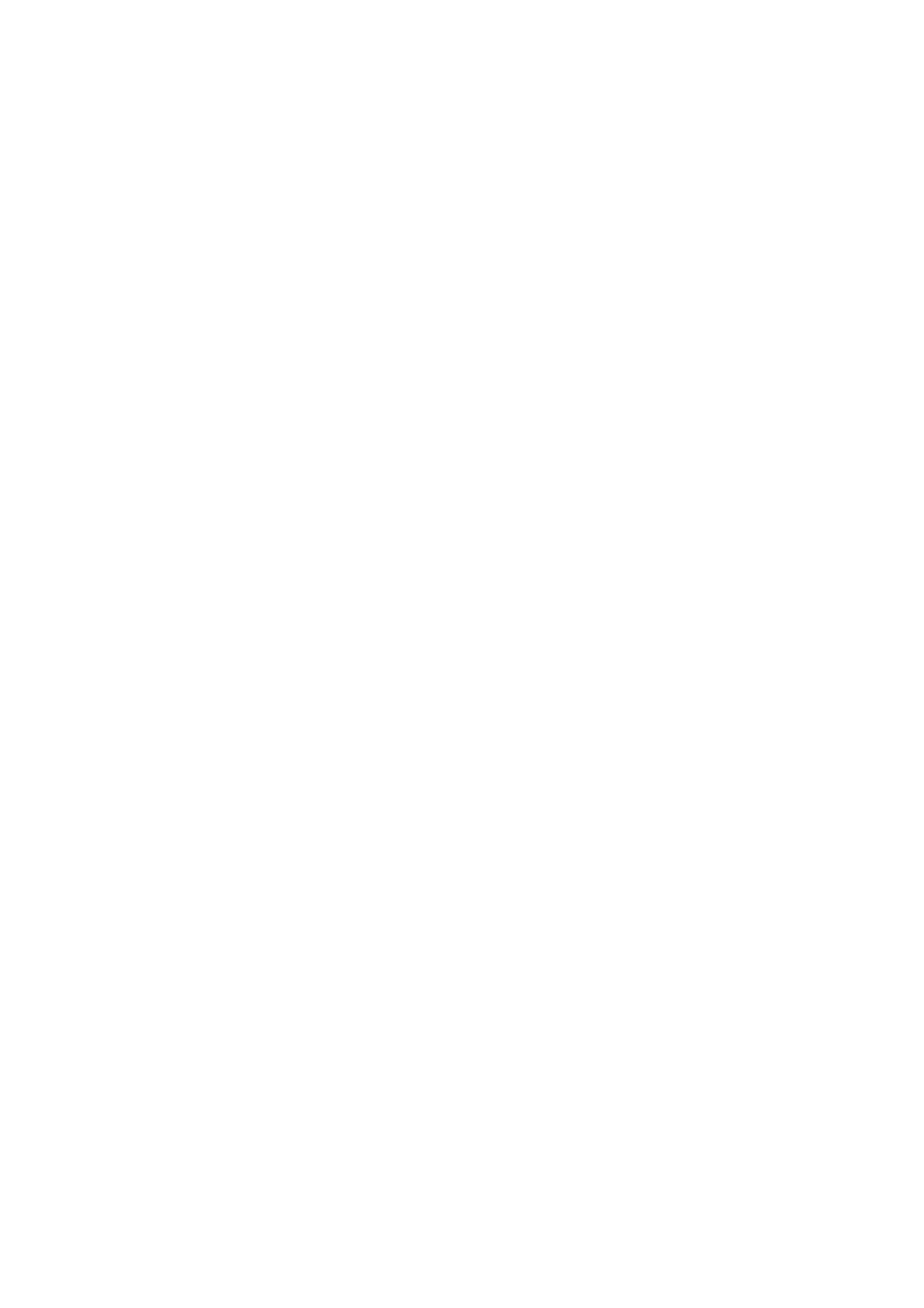# **TABLE OF CONTENTS**

| $\mathbf{1}$            |         |                                    |   |
|-------------------------|---------|------------------------------------|---|
| $\boldsymbol{2}$        |         |                                    |   |
| $\mathbf{3}$            |         |                                    |   |
| $\overline{\mathbf{4}}$ |         |                                    |   |
| 5                       |         |                                    |   |
|                         |         |                                    |   |
| 6                       |         |                                    |   |
| 7                       |         |                                    |   |
| 8                       |         |                                    |   |
|                         | 8.1     |                                    |   |
|                         | 8.1.1   |                                    |   |
|                         | 8.1.2   |                                    |   |
|                         | 8.1.3   |                                    |   |
|                         | 8.2     |                                    |   |
|                         | 8.3     |                                    |   |
|                         | 8.4     |                                    |   |
|                         | 8.5     |                                    |   |
|                         | 8.6     |                                    |   |
|                         | 8.7     |                                    |   |
|                         | 8.8     |                                    |   |
|                         | 8.9     |                                    |   |
| 9                       |         |                                    |   |
|                         | 9.1     |                                    |   |
| 10                      |         |                                    |   |
|                         |         |                                    |   |
|                         |         |                                    |   |
|                         | 10.1.1  |                                    |   |
|                         | 10.1.2  |                                    |   |
|                         | 10.1.3  |                                    |   |
|                         | 10.1.4  |                                    |   |
|                         | 10.1.5  |                                    |   |
|                         | 10.1.6  |                                    |   |
|                         | 10.1.7  |                                    |   |
|                         | 10.1.8  |                                    |   |
|                         | 10.1.9  |                                    |   |
|                         | 10.1.10 |                                    |   |
|                         | 10.1.11 |                                    |   |
|                         | 10.1.12 |                                    |   |
|                         | 10.1.13 |                                    |   |
|                         | 10.1.14 |                                    |   |
|                         | 10.1.15 |                                    |   |
|                         | 10.1.16 |                                    |   |
|                         | 10.1.17 |                                    |   |
|                         | 10.1.18 |                                    |   |
|                         | 10.1.19 |                                    |   |
|                         |         |                                    |   |
|                         |         |                                    |   |
|                         | 10.2.1  |                                    |   |
|                         | 10.2.2  |                                    |   |
|                         | 10.2.3  |                                    |   |
|                         | 10.2.4  |                                    |   |
|                         | Sount   | May 20<br>$ $ 26<br><b>Rev 2.1</b> | ъ |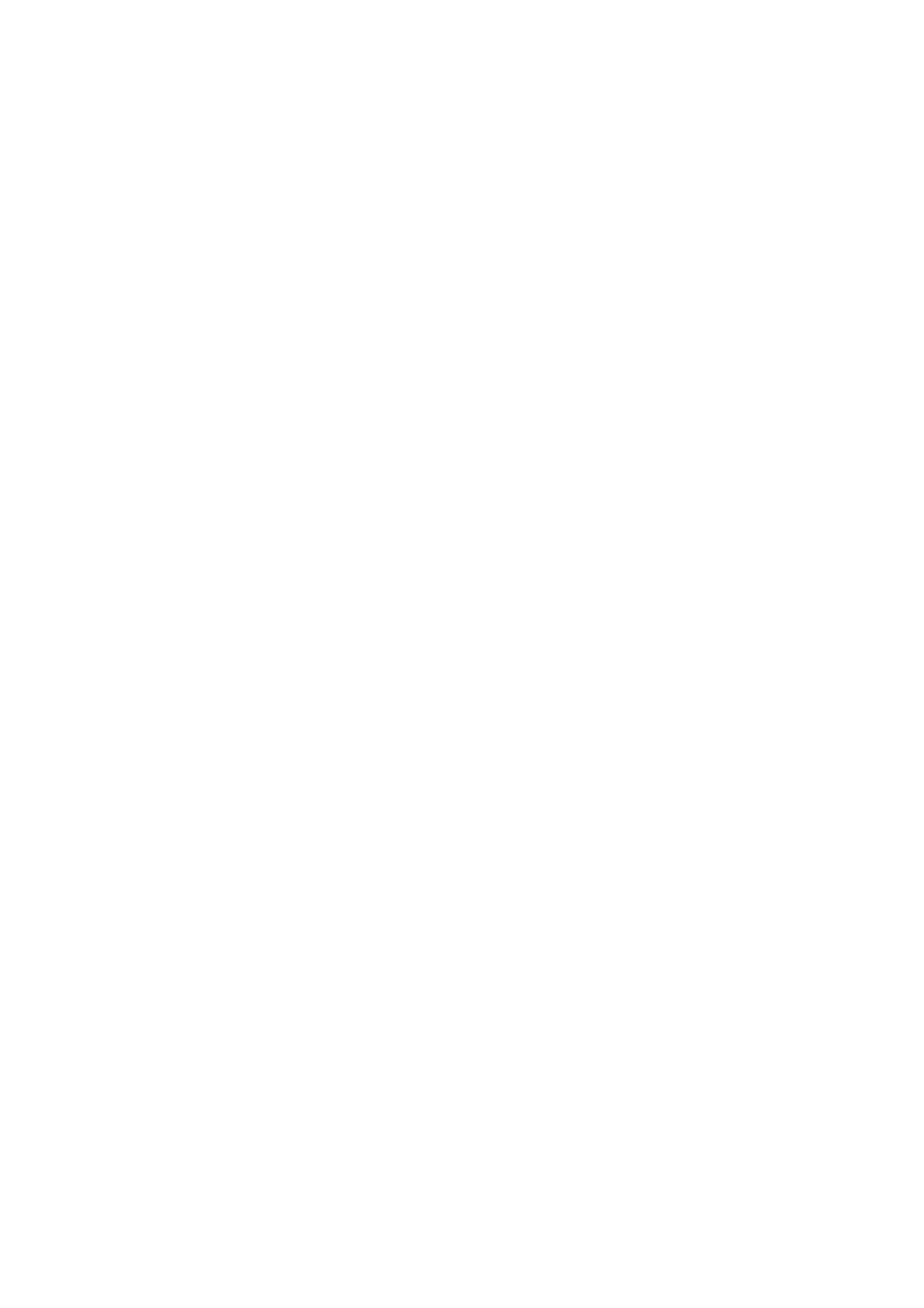| 15.1<br>152 |  |
|-------------|--|

I

I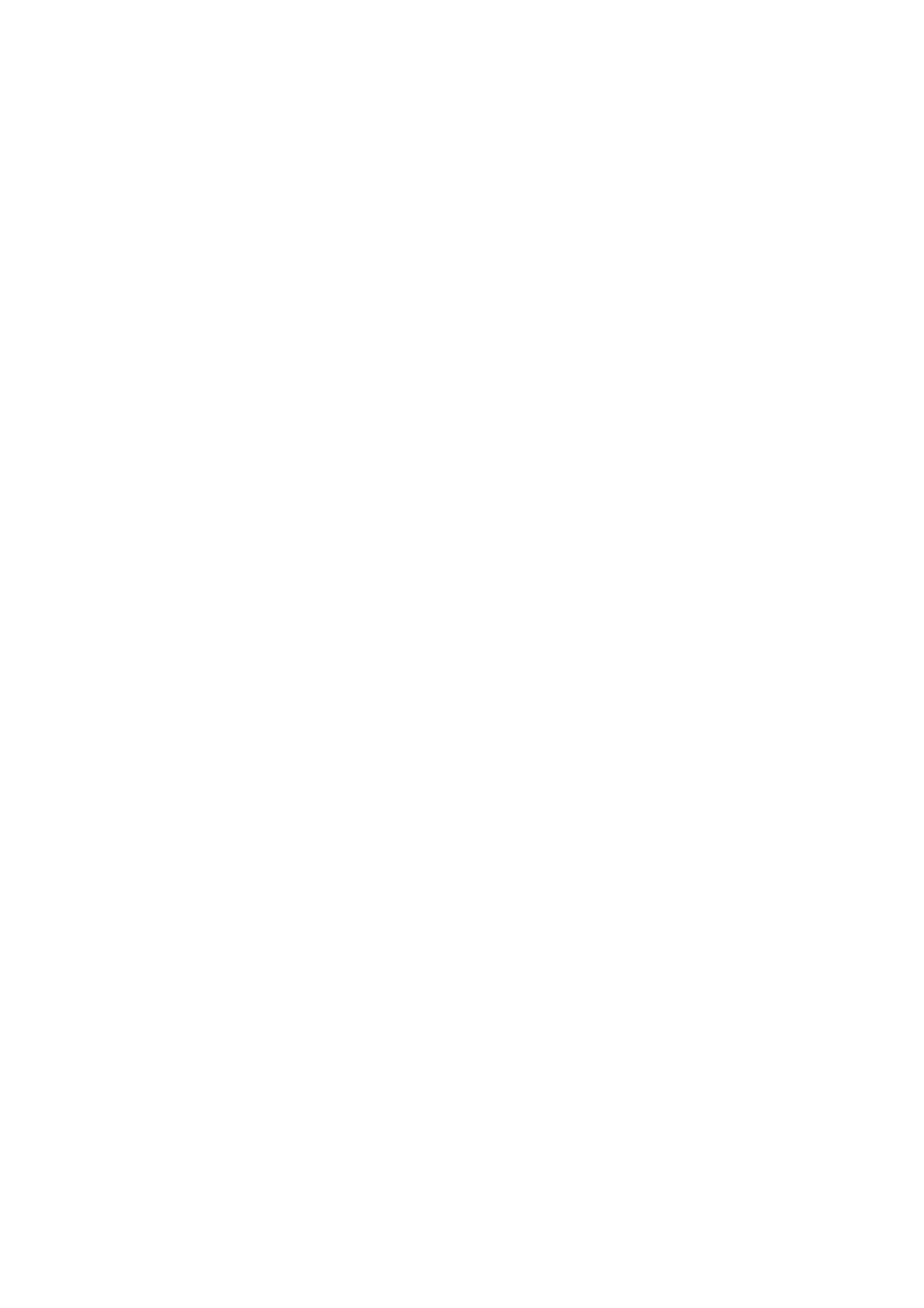# **LIST OF FIGURES**

I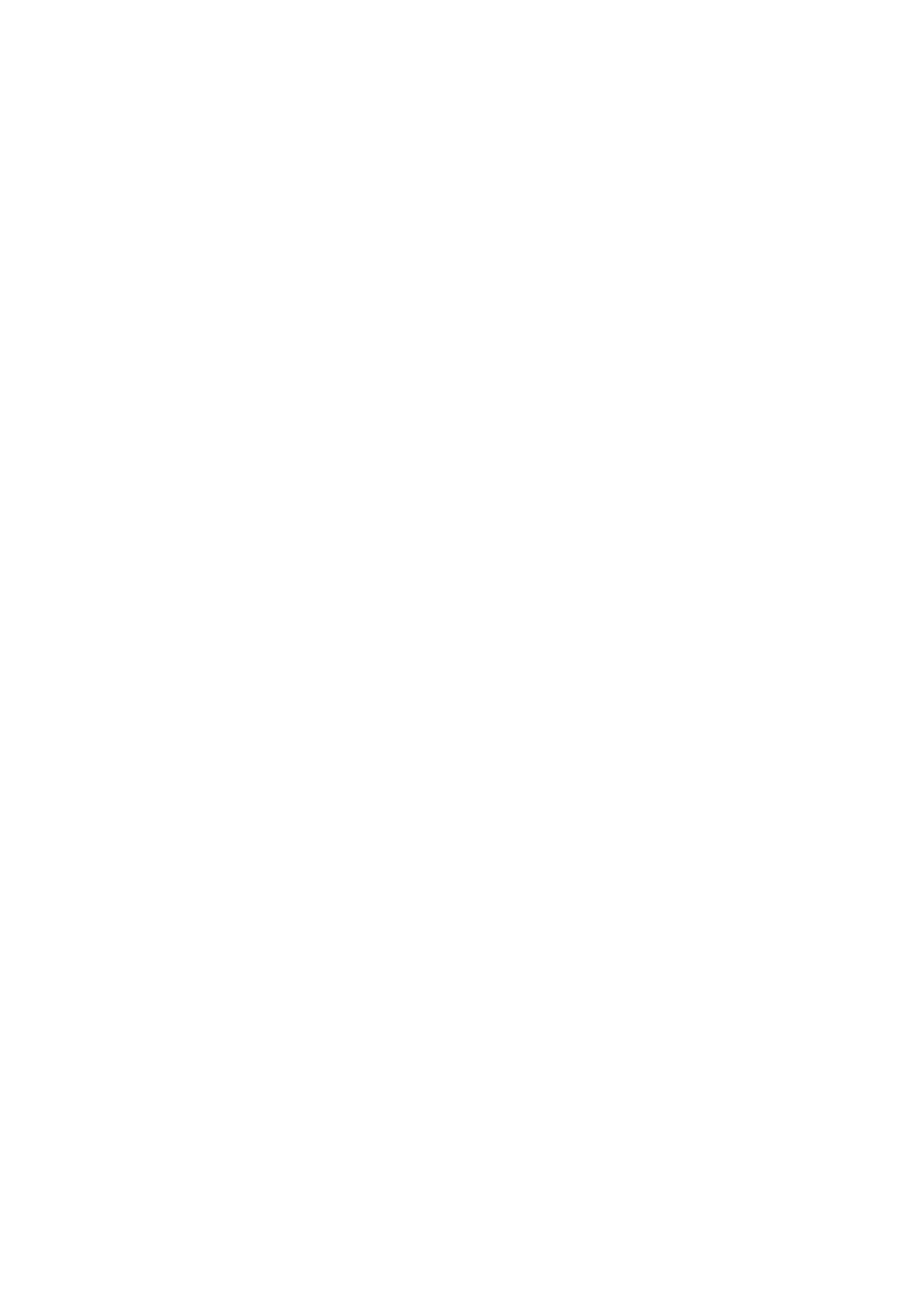# **LIST OF TABLES**

ı

 $\mathbf{I}$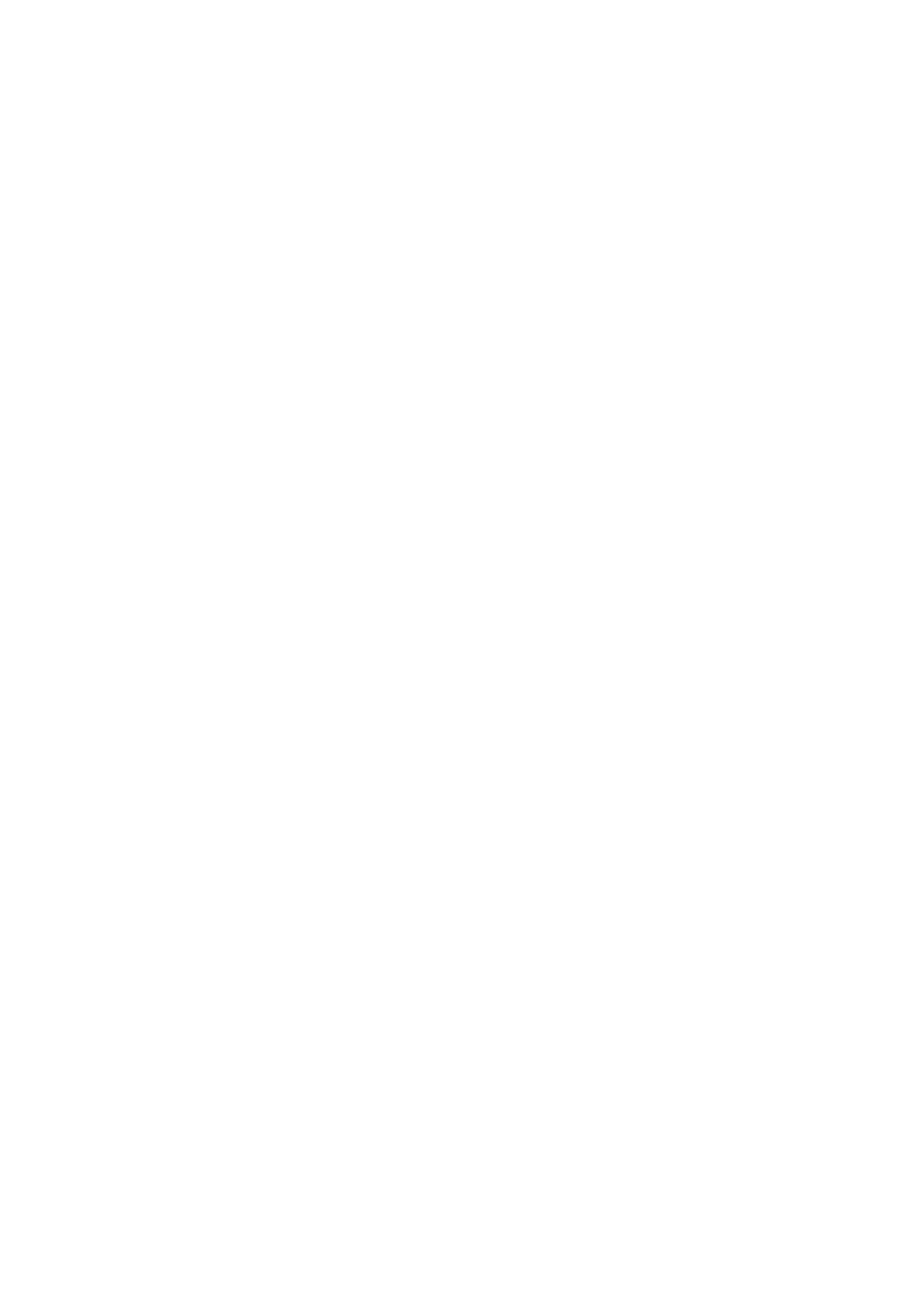#### $\mathbf{1}$ **GENERAL DESCRIPTION**

SSD1325 is a single-chip CMOS OLED/PLED driverith controller for organic/polymer light emitting diode dot-matrix graphic display system. It consists 208 high voltage/current driving output pins for driving 128 segments and 80 commons. This IG designed for Common Cathode type OLED/PLED panel.

SSD1325 displays data directly from its internates and bits Graphic Display Data RAM (GDDRAM). Data/Commands are sent from general MCU dugh the hardware selectable 6800-/8080-series compatible Parallel Interface or Serial Peripheral Interface.

It has a 128-step contrast control and a 16 grawth control. The embedded on-chip oscillator and DC-DC voltage converter reduce the number of external components.

#### $\mathfrak{D}$ **FEATURES**

Support max. 128 x 80 matrix panel Power supply:  $V_{\text{D}} = 2.4V - 3.5V$  $V_{CC} = 8.0V - 16.0V$ 

For matrix display:

- o OLED driving output voltage, 14V maximum
- $\mathsf{o}$ Can output maximum segment source current: 300uA
- **Common maximum sink current: 40mA**  $\Omega$

Embedded 128 x 80 x 4 bit SRAM display memory

128 step contrast current controh monochrome passive OLED panel

16 gray scale

**Internal Oscillator** 

**Programmable Frame Rate** 

8-bit 6800-series Parallel Interface, 8080-series Parallel Interface, Serial Peripheral Interface. Row re-mapping and Column re-mapping

Low power consumption (5.0uA seep mode)

Wide range of operating temperature: -40 to &

#### ORDERING INFORMATION  $\mathbf{3}$

| Ordering Part<br>Number | <b>SEG</b> | <b>COM</b> | Package<br>Form | Reference          | Remarks                                                                                                                                                   |
|-------------------------|------------|------------|-----------------|--------------------|-----------------------------------------------------------------------------------------------------------------------------------------------------------|
| <b>SSD1325Z</b>         | 128        | 80         | COG             | Page 8, 57         | x Min SEG pad pitch: 52.2um<br>x Min COM pad pitch: 51.8um                                                                                                |
| <b>SSD1325T6R1</b>      | 128        | 80         | <b>TAB</b>      | Page <sub>58</sub> | $\times$ 8-bit 80 / 68 / SPI interface<br>x Output lead pitch: $0.12$ mm x $0.998 = 0.11976$ mm<br>x 4 SPH, 35m film<br>$\times$ Full resolution 128 x 80 |